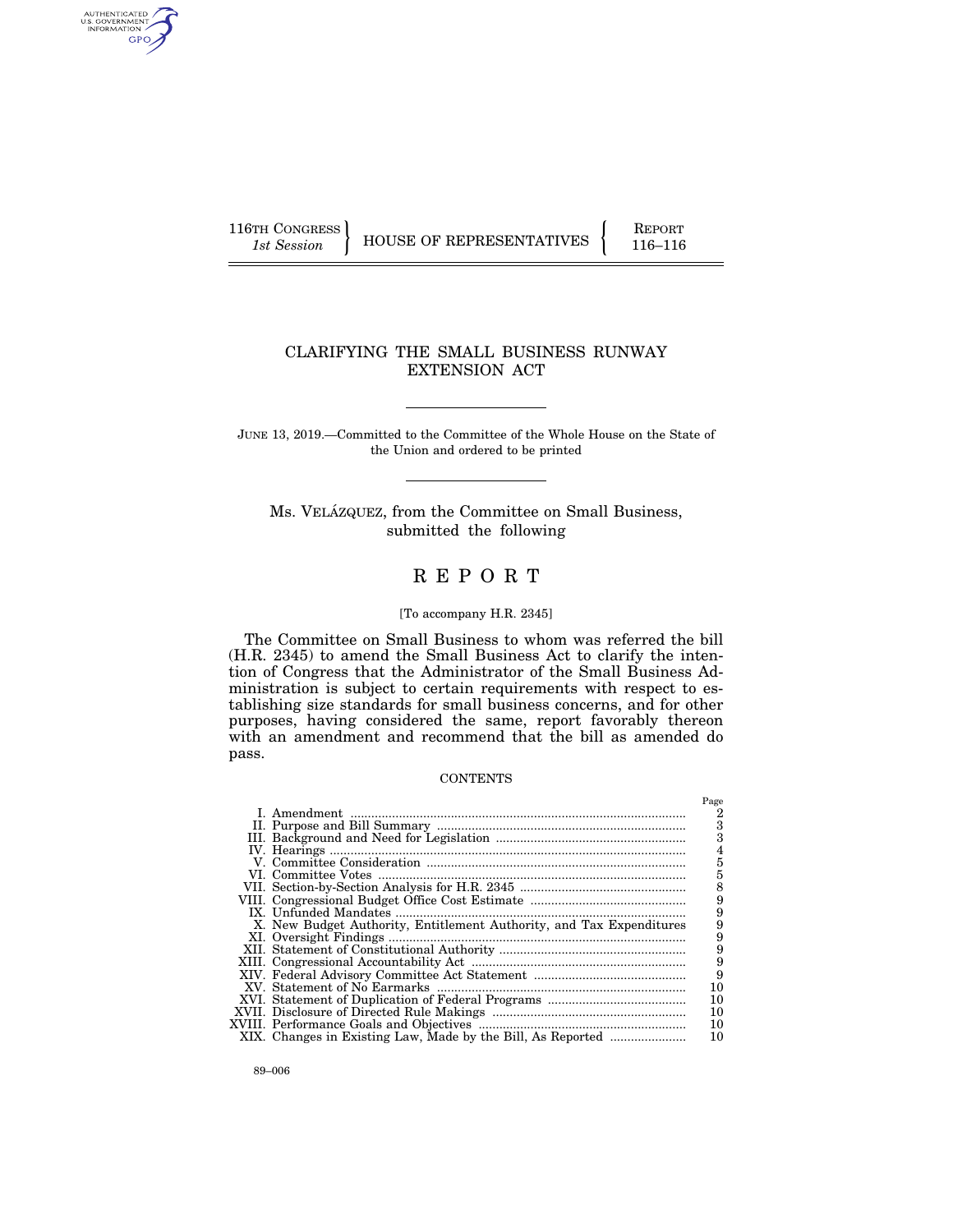#### I. AMENDMENT

The amendment is as follows:

Strike all after the enacting clause and insert the following:

#### **SECTION 1. SHORT TITLE.**

This Act may be cited as the "Clarifying the Small Business Runway Extension Act''.

#### **SEC. 2. SENSE OF CONGRESS.**

It is the sense of Congress that—

(1) the Small Business Runway Extension Act of 2018 (Public Law 115–324) applies to calculations of the size of a business concern made by the Administrator of the Small Business Administration;

(2) Federal agencies rely upon such calculations to award contracts, including governmentwide acquisition contracts, to small business concerns; and

(3) the Small Business Runway Extension Act of 2018 has been effective since the date it was signed into law, on December 17, 2018.

#### **SEC. 3. CLARIFYING AMENDMENT TO THE SMALL BUSINESS RUNWAY EXTENSION ACT OF 2018.**

Section 3(a)(2)(C) of the Small Business Act (15 U.S.C. 632(a)(2)(C)) is amended by inserting ''(including the Administration when acting pursuant to subparagraph  $(\tilde{A})$ " after "no Federal department or agency".

#### **SEC. 4. FINALIZATION OF SMALL BUSINESS RUNWAY EXTENSION ACT OF 2018 RULES.**

The Administrator of the Small Business Administration shall issue a final rule implementing the Small Business Runway Extension Act of 2018 (Public Law 115– 324) not later than December 17, 2019.

#### **SEC. 5. AMENDMENT TO SIZE STANDARDS FOR CERTAIN SMALL BUSINESS CONCERNS.**

(a) SIZE STANDARDS FOR SMALL BUSINESS CONCERNS PROVIDING SERVICES.—Section  $3(a)(2)(C)(ii)(II)$  of the Small Business Act (15 U.S.C. 632(a)(2)(C)(ii)(II)) is amended by striking ''not less than''.

(b) SIZE STANDARDS FOR OTHER BUSINESS CONCERNS.—Section  $3(a)(2)(C)(ii)(III)$  of the Small Business Act (15 U.S.C. 632(a)(2)(C)(ii)(III)) is amended by striking ''not less than 3 years'' and inserting ''5 years''.

#### **SEC. 6. TRANSITION PLAN FOR THE SMALL BUSINESS RUNWAY EXTENSION ACT OF 2018.**

(a) PLAN REQUIRED.—Not later than 90 days after the date of the enactment of this Act, the Administrator of the Small Business Administration shall implement a transition plan to assist business concerns and Federal agencies with compliance with the requirements of the Small Business Runway Extension Act of 2018 (Public Law  $115 - 324$ ).

(b) 3-YEAR CALCULATION FOR SIZE STANDARDS.—

(1) IN GENERAL.—The transition plan described under subsection (a) shall include a requirement that, during the period beginning on December 17, 2018, and ending on the date that is  $6$  months after the date on which the Administrator issues final rules implementing the Small Business Runway Extension Act of 2018 (Public Law 115–324), allows the use of a 3-year calculation for a size standard to be applied to a business concern if the use of such 3-year calculation allows such concern to be considered a small business concern under section  $3(a)(1)$  of the Small Business Act (15 U.S.C. 632(a)(1)).

(2) 3-YEAR CALCULATION DEFINED.—In this subsection, the term ''3-year calculation'' means—

(A) with respect to a business concern providing services described under clause  $(ii)(II)$  of such section, a determination of the size of such concern on the basis of the annual average gross receipts of such concern over a period of 3 years; and

(B) with respect to a business concern described under clause (ii)(III) of such section, a determination of the size of such concern on the basis of data over a period of 3 years.

#### **SEC. 7. REQUIREMENT TO UPDATE SAM.**

Not later than 90 days after the date of the enactment of this Act, the System for Award Management (or any successor system) shall be updated to comply with the requirements of this Act.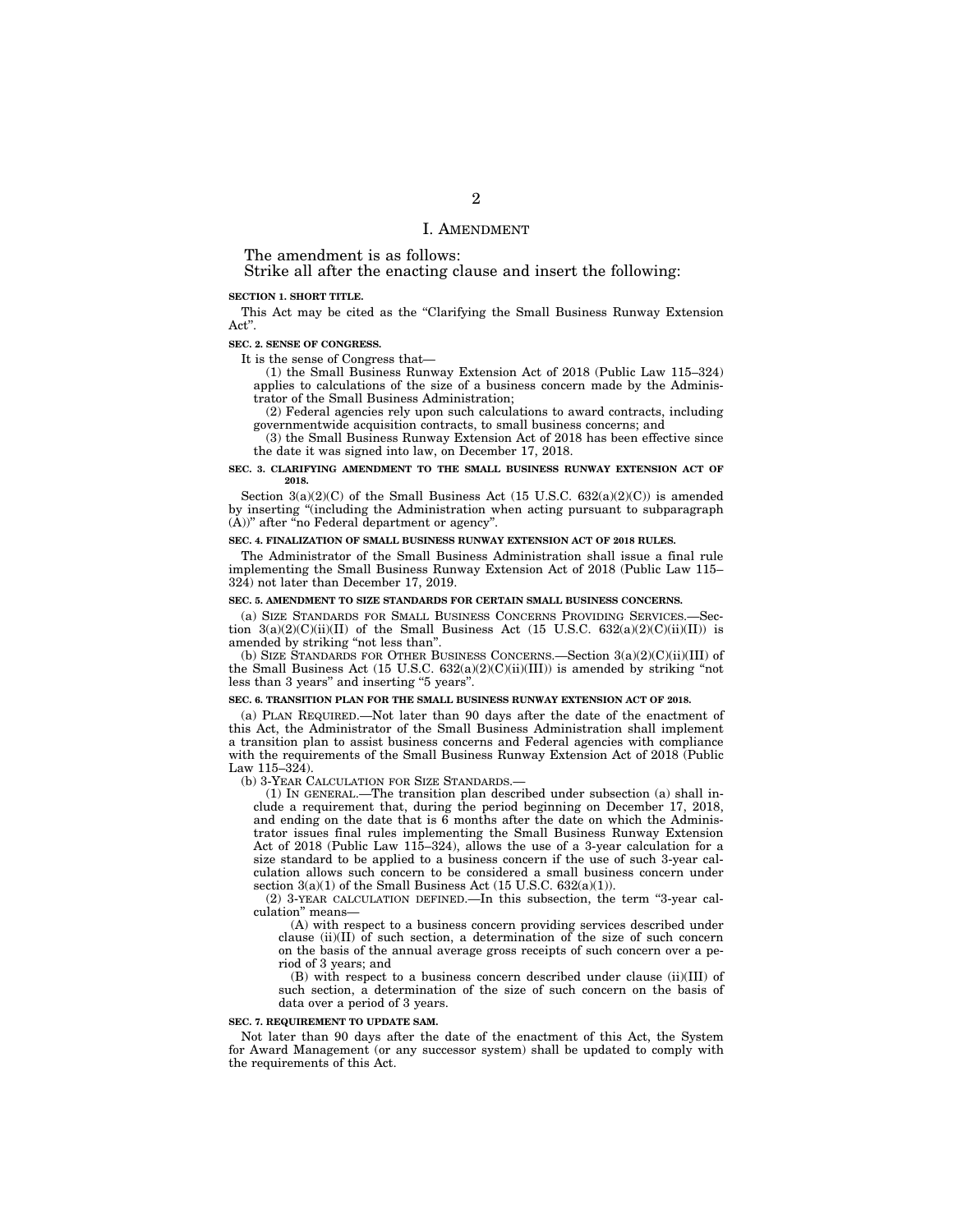#### II. PURPOSE AND BILL SUMMARY

The purpose of H.R. 2345 is to clarify that section  $3(a)(2)(C)$  of the Small Business Act applies to the United States Small Business Administration (SBA), aligns the size standards based on data to the Runway Extension Act by changing the calculation from 3 years to 5-years, and requires the SBA to develop a transition plan for small businesses and federal agencies to help them successfully navigate the transition from the previous 3-year calculation to the new 5-year calculation as mandated by the Runway Extension Act. Lastly, the bill requires the System for Award Management be updated in accordance with the Runway Extension Act and the requirements of this bill.

#### III. BACKGROUND AND NEED FOR LEGISLATION

H.R. 2345 was introduced by Representative Pete Stauber (R– MN) and Representative Jared Golden (D–ME) on April 18, 2019 to address the delay in the implementation of the Small Business Runway Extension Act.

### A. BACKGROUND ON SIZE STANDARDS

The federal government recognizes two categories of businesses— "small" and "other-than small." While the SBA defines what a "small" business is, there is no federal definition for "other-thansmall.'' Therefore, this category can encompass firms that barely exceed the SBA's small business size standards up to the multibillion-dollar household names. Businesses that find themselves in this gap between small and large face challenges when they surpass their designated small size status. Specifically, they no longer qualify for federal contracts restricted to competition among firms qualified as small, are no longer eligible for SBA assistance, and now must compete in the open market against the titans of the industry. The result is a deep decline of small businesses participating in the federal marketplace once they grow out of their small size status.

One solution to this problem was H.R. 6330, the Small Business Runway Extension Act,<sup>1</sup> which was enacted into law on December 17, 2018. It adjusted the method by which the SBA calculates its size standards by lengthening the average receipts-based calculation from 3-years to 5-years. This longer base period provides growing small businesses more time to build their competitiveness and infrastructure to more successfully compete in the open market.

#### B. THE NEED FOR THE CHANGES OUTLINED IN THE BILL

Upon the Small Business Runway Extension Act's passage into law, the SBA delayed its implementation and decided to engage in rulemaking. The SBA made two arguments in support of its position: (1) that the bill declined to contain an effective date and therefore was not effective immediately; and (2) that the portion of the Small Business Act amended by the Runway Extension Act applied to "other Federal agencies," not to SBA's own regulations pertaining to size standards. Thus, SBA stated that it had to engage in rulemaking to make their regulations consistent with statute.

<sup>1</sup>Pub. Law No. 115–324.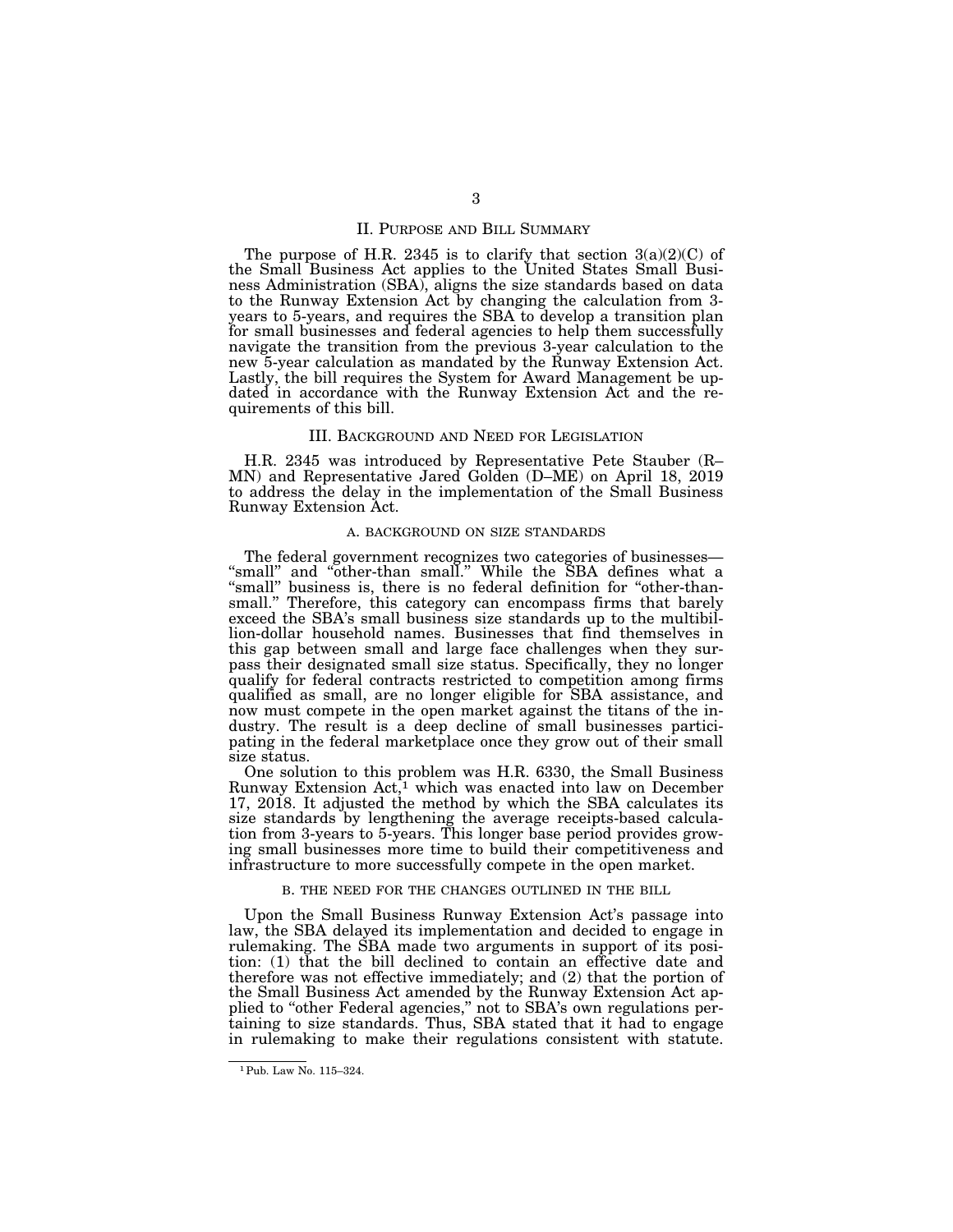Many small businesses and legal experts disagreed with the SBA's position, arguing that settled case law makes clear that if a bill lacks an effective date, it is effective the date it is signed into Law. Furthermore, they argued that the section amended by the Small Business Runway Extension Act does, in fact, apply to the SBA because it applies to ''federal agencies'' and that concept, as defined in the Small Business Act, is inclusive of the SBA. Unfortunately, this conflict between law and regulation created increased confusion in the federal contracting community.

H.R. 2345 seeks to provide clarity by unequivocally stating Congressional intent and to ease the transition to the 5-year calculation for size standards while SBA continues the rulemaking process.

# IV. HEARINGS

In the 116th Congress, the Committee held a hearing that explored the matters covered by H.R. 2345. On March 26, 2019, the Subcommittee on Contracting and Infrastructure met for a hearing titled "Cleared for Takeoff? Implementation of the Runway Extension Act."<sup>2</sup> The hearing examined SBA's conclusion that the Runway Extension Act was not effective upon enactment and therefore, not applicable to contracts, offers, or bids until the SBA concluded its rulemaking process. In the hearing, small businesses and legal experts reiterated their disagreement with SBA's position, contending that the Runway Act took *immediate* effect when signed into law.3 Each of the witnesses testified persuasively before the Committee, advocating for various solutions to ensure the effectiveness of the Runway Act.

One witness suggested passing a clarifying amendment, making clear that the SBA is subject to the requirements of section  $3(a)(2)(C)$  of the Small Business Act, which the SBA has publicly held it is not subject to. Another witness suggested instituting a transition period which would allow small businesses, as well as the federal agencies, time to prepare for the transition to the new 5-year calculation mandated by the Runway Act. This transition period would include a set timeframe in which the 3-year calculation would also apply, in concert with the Runway Act, so a small business considered small under the 3-year calculation but otherthan-small under the 5-year calculation could certify as ''small'' for the duration of this transition period.

The witnesses agreed that this conflict between the law (the Small Business Runway Extension Act mandating a 5-year calculation), and regulation (stating 3 years, as offered by the SBA's information notice) was creating an atmosphere of confusion and controversy among the small business federal contracting community

<sup>2</sup> *Cleared for Take-off? Implementation of the Small Business Runway Extension Act: Hearing Before the Subcomm. on Contracting and Infrastructure of the H. Comm. on Small Bus*., 116th

Cong. (2019).<br><sup>3</sup>*Id.* Testimony offered by Mr. David Black, Procurement Attorney, contends that SBA's argument that the Runway Extension Act was not effective immediately is refuted by longstanding principles of statutory of an express effective date does not mean that the SBREA's effectiveness is suspended indefi-<br>nitely. To the contrary, it means that SBREA took *immediate* effect on December 17, 2018. As<br>the Supreme Court has explained, that, absent clear congressional direction, *it takes effect on its enactment date." Johnson,* 529<br>U.S. at 694–95, (*citing Gozlon-Peretz v. United States*, 498 U.S. 395, 404 (1991)) (emphasis<br>added)."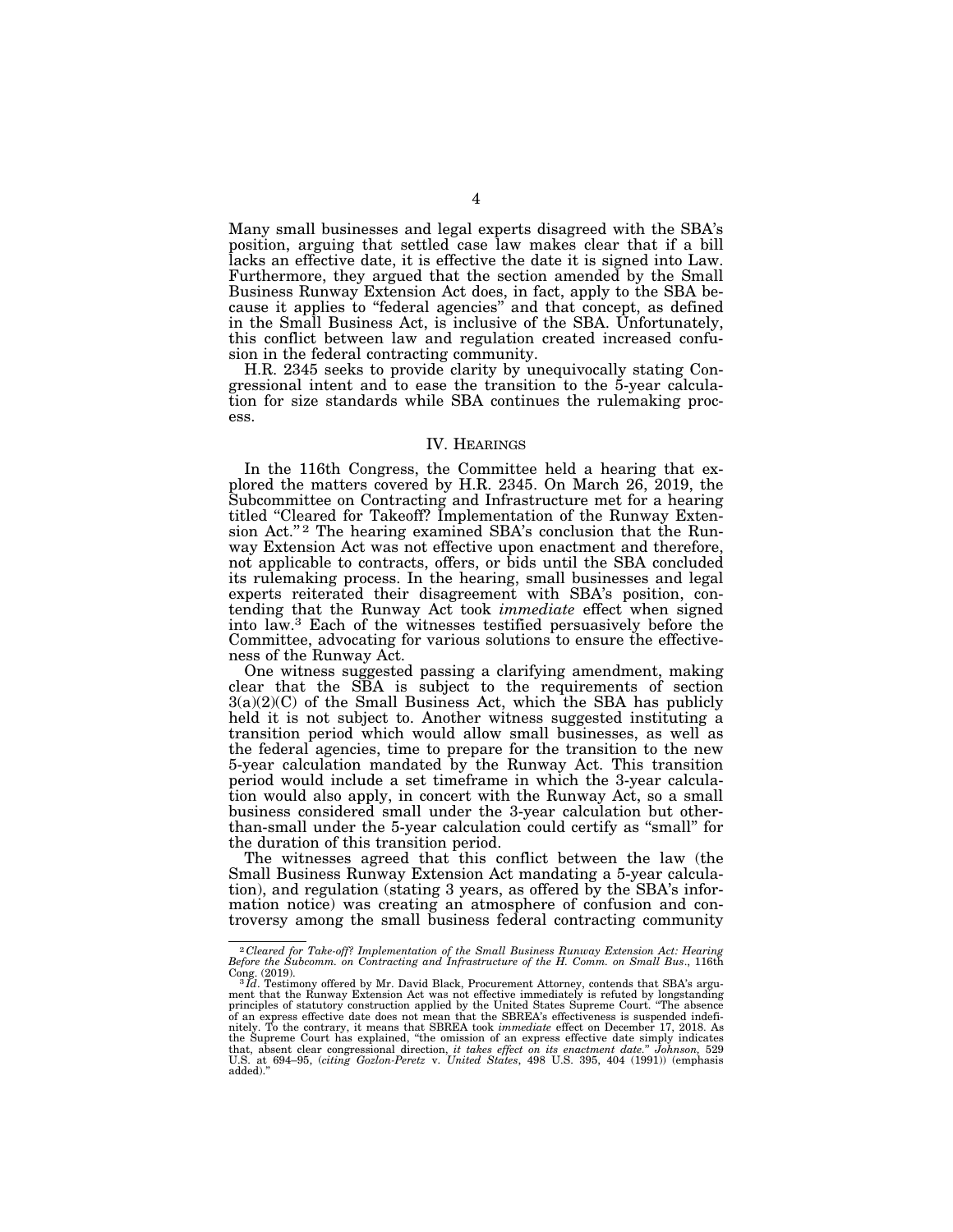that is untenable. This dichotomy harmed the same small business contractors that Congress intended to help through the enactment of the Runway Act. Small business owners on the Committee's witness panel expressed that losing their small business status, even for a short period of time, would result in lost contracts, loss of resources and personnel, and other lost opportunities that may be irrecoverable. This disruption in a small firms' business development has the potential to stall or reverse its momentum and upward growth. Witnesses on the panel endorsed the need for H.R. 2345 and offered suggestions for not just clarifying the law but also assisting businesses as they transitioned from one calculation method to another.

# V. COMMITTEE CONSIDERATION

The Committee on Small Business met in open session, with a quorum being present, on May 1, 2019 and ordered H.R. 2345 favorably reported to the House. During the markup, one amendment was offered.

Amendment Number One was offered by Representative Hagedorn (R–MN). This amendment explicitly states the sense of Congress that the Small Business Runway Extension Act has been in effect since its enactment, that the Runway Extension Act applies to size calculations made by the SBA, and that agencies rely on SBA's size calculations for their own procurement purposes. The amendment passed by voice vote at 12:31 P.M.

#### VI. COMMITTEE VOTES

Clause 3(b) of rule XIII of the Rules of the House of Representatives requires the Committee to list the recorded votes on the motion to report legislation and amendments thereto. The Committee voted by voice vote to favorably report H.R. 2345 to the House at 12:32 P.M.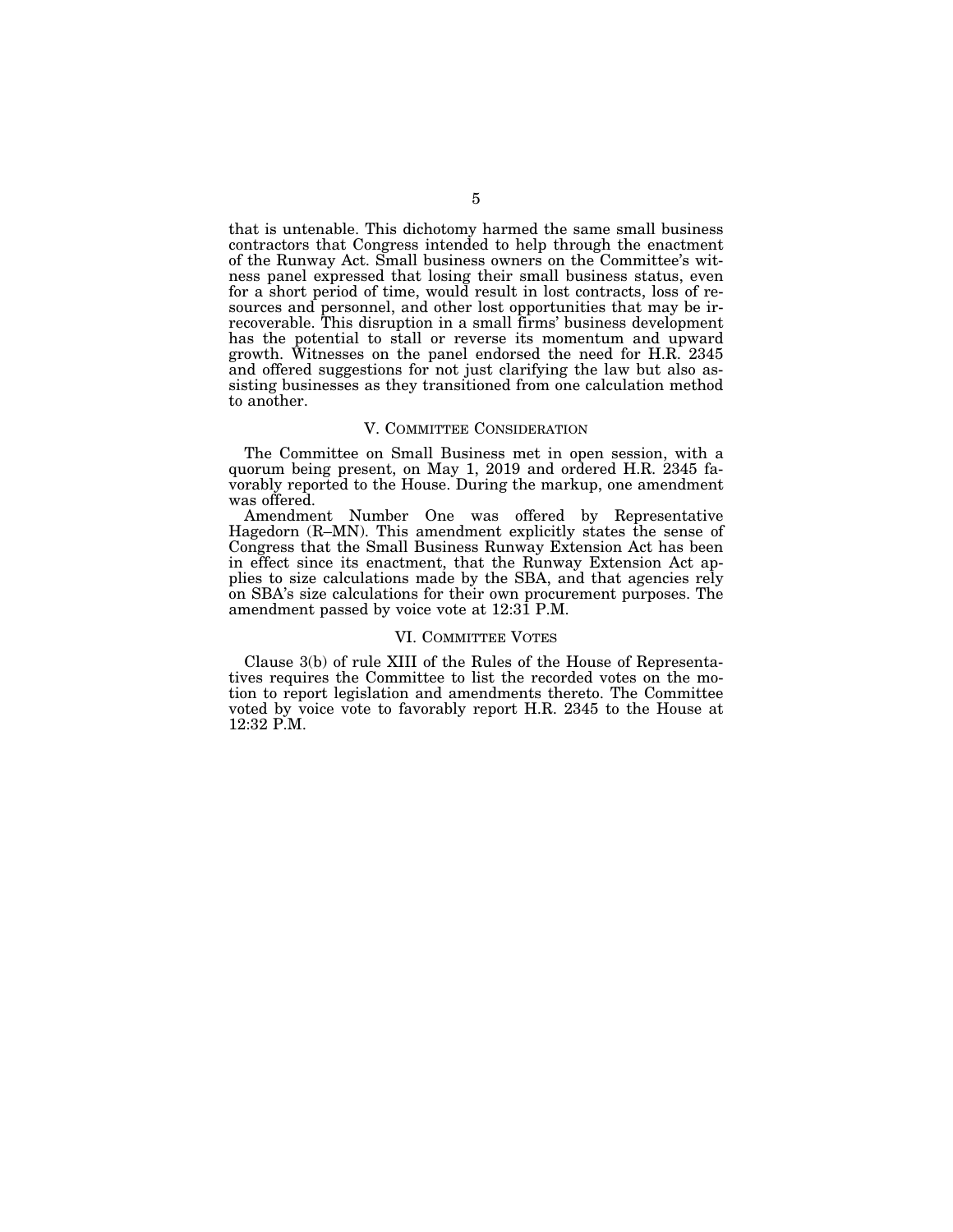# **COMMITTEE ON SMALL BUSINESS TALLY SHEET**

 $12.31$ <br>agreed to

DATE:  $05 - 01 - 19$ QUORUM: DATE:  $05 - 01 - 19$ <br>BILL NUMBER:  $H. 8.2345$ **AMENDMENT NUMBER:**  $|v \lambda|$ , Hagedorn **ROLL CALL:** VOTE:  $(AYE)$  (NO)

### **MEMBER**

**AYE** NO **NOT VOTING** 

Ms. Velázquez, Chairwoman Ms. Finkenauer Mr. Golden Mr. Kim Mr. Crow Ms. Davids Ms. Chu Mr. Veasey Mr. Evans Mr. Schneider Mr. Espaillat Mr. Delgado Ms. Houlahan Ms. Craig **MR. Chabot Ranking Member** 

Ms. Radewagen Mr. Kelly Mr. Balderson Mr. Hern Mr. Hagedorn Mr. Stauber Mr. Burchett Mr. Spano Mr. Joyce

# **TOTALS**

On this vote there were \_\_\_\_\_\_\_\_\_ ayes and \_\_\_\_\_\_\_\_ nos.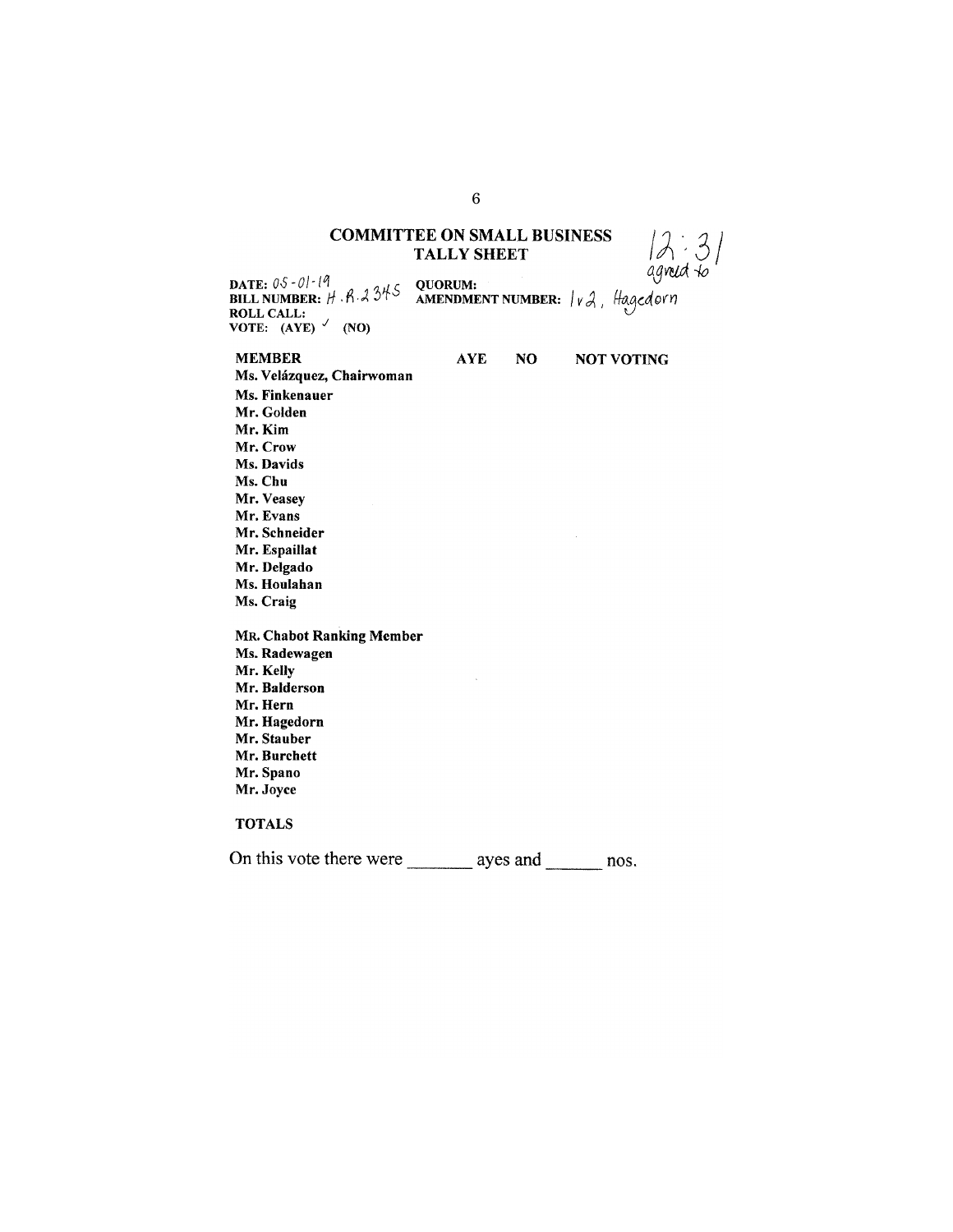# **COMMITTEE ON SMALL BUSINESS**  $72:32$ **TALLY SHEET**

DATE:  $05-0$  -19 QUORUM: DATE:  $0.5 - 0.1 - 19$ <br>BILL NUMBER:  $H \cdot \hat{A} \cdot 33\hat{+}6$ <br>ROLL CALL:  $\text{Vóig}$ <br>VOTE: (AYE) (NO) AMENDMENT NUMBER: **NO AYE** 

as amended, agreed to

**NOT VOTING** 

# **MEMBER**

Ms. Velázquez, Chairwoman Ms. Finkenauer Mr. Golden Mr. Kim Mr. Crow Ms. Davids Ms. Chu Mr. Veasey Mr. Evans Mr. Schneider Mr. Espaillat Mr. Delgado Ms. Houlahan Ms. Craig **MR. Chabot Ranking Member** 

Ms. Radewagen Mr. Kelly Mr. Balderson Mr. Hern Mr. Hagedorn Mr. Stauber Mr. Burchett Mr. Spano Mr. Joyce

# **TOTALS**

On this vote there were \_\_\_\_\_\_\_\_\_ ayes and \_\_\_\_\_\_\_\_ nos.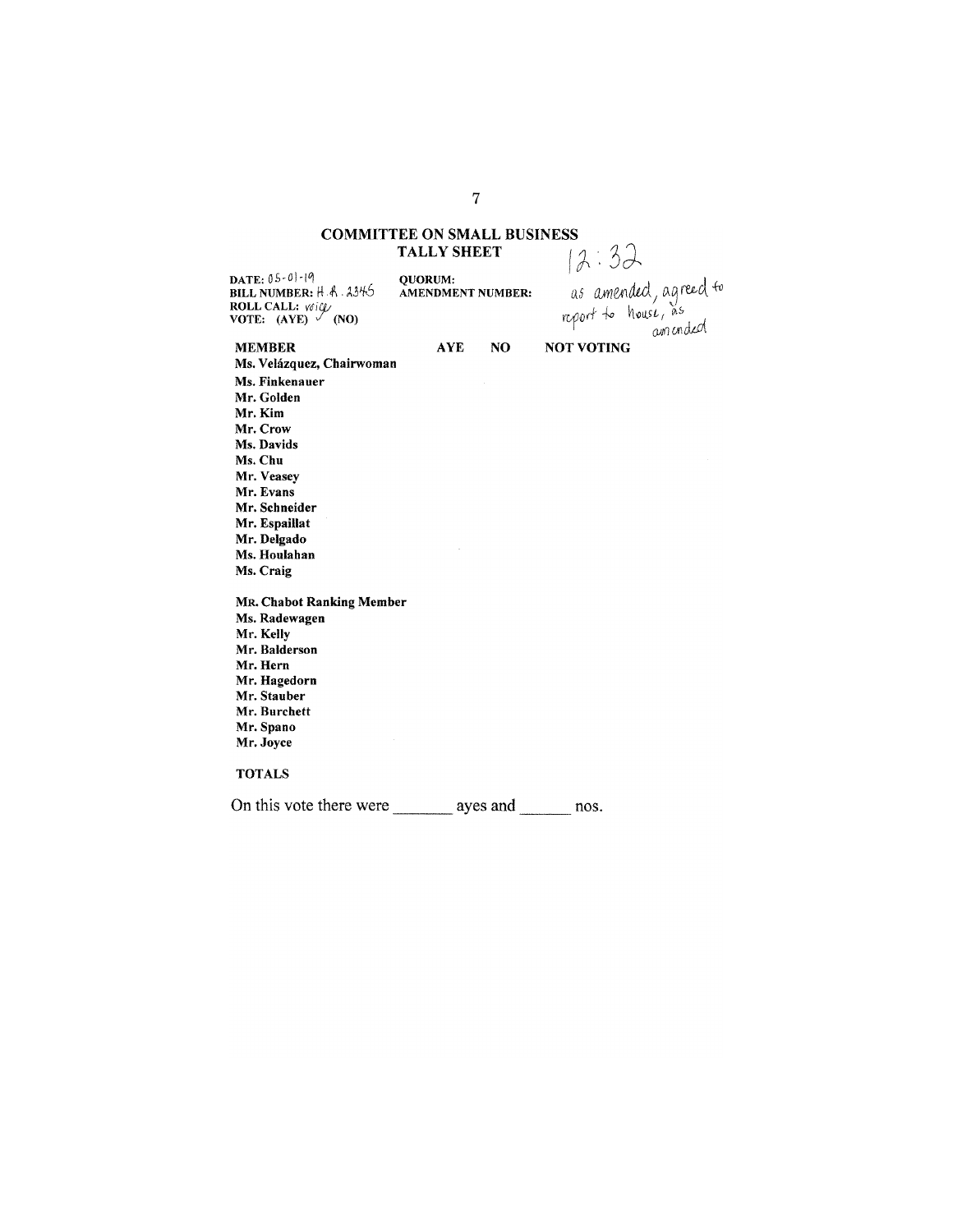#### VII. SECTION-BY-SECTION OF H.R. 2345

### *Section 1. Short title*

This section designates the bill as the "Clarifying the Small Business Runway Extension Act.''

#### *Section 2. Sense of Congress*

This section explicitly states that the Small Business Runway Extension Act of 2018 has been in full effect since its enactment, reiterates that the Law applies to size calculations made by the Small Business Administration and that all agencies across the Federal Government rely on SBA's size calculations for their own procurement purposes.

### *Section 3. Clarifying amendment to the Small Business Runway Extension Act of 2018*

This section amends Section 3(a)(2)(C) of the Small Business Act to state specifically that the Small Business Administration is in fact subject to the requirements laid out in section (C) of the Small Business Act.

### *Section 4. Finalization of Small Business Runway Extension Act of 2018 rules*

This section directs the Small Business Administration to issue a final rule implementing Pub. Law 115–324 no later than Dec. 17, 2019 which is one year after the enactment of the Small Business Runway Extension Act of 2018.

### *Section 5. Amendment to size standards for certain small business concerns*

This subsection  $4(a)$  amends Section  $3(a)(2)(C)(ii)(II)$  of the Small Business Act to clarify that the size standard to be used is 5 years exactly, no more or less than that. This subsection 4(b) also aligns Section  $3(a)(2)(C)(ii)(III)$ , "the size of other business concerns on the basis of data'', with the Small Business Runway Extension Act by changing the 3-year calculation in that section to 5-years.

### *Section 6. Transition plan for the Small Business Runway Extension Act of 2018*

This subsection 5(a) directs the Small Business Administration to implement a transition plan which will ease small businesses and federal agencies transition to use of the 5-year standard as required by the Small Business Runway Extension Act of 2018. The Small Business Administration shall have no more than 90 days following enactment of this bill to develop this transition plan.

This subsection 5(b) authorizes small businesses concerns to continue to rely on the previous 3-year calculation to determine their size, if such calculation allows the business concern to remain small. This permitted use of the 3-year calculation during this transition period shall take retroactive effect, from December 17, 2018 until no later than 6 months after the Small Business Administration has issued its final rules promulgating the Small Business Runway Extension Act of 2018.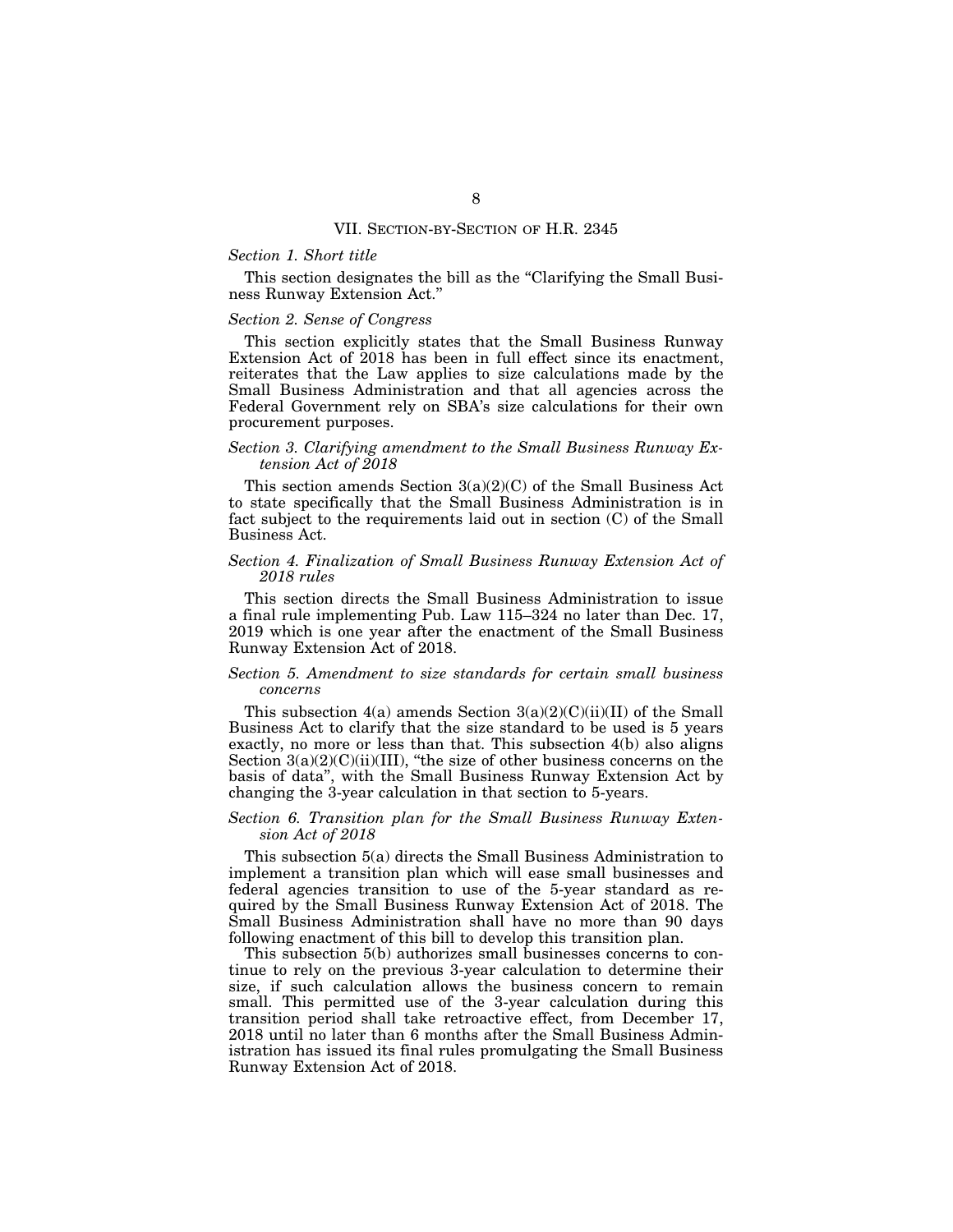# *Section 7. Requirement to update SAM*

This section requires the System for Award Management be updated within 90 days to comply with the requirements of this Act.

#### VIII. CONGRESSIONAL BUDGET OFFICE COST ESTIMATE

At the time H.R. 2345 was reported to the House, the Congressional Budget Office had not provided a cost-estimate.

## IX. UNFUNDED MANDATES

H.R. 2345 contains no intergovernmental or private sector mandates as defined in the Unfunded Mandates Reform Act, Public Law No. 104–4, and would impose no costs on state, local, or tribal governments.

### X. NEW BUDGET AUTHORITY, ENTITLEMENT AUTHORITY, AND TAX **EXPENDITURES**

In compliance with clause  $3(c)(2)$  of rule XIII of the Rules of the House, the Committee provides the following opinion and estimate with respect to new budget authority, entitlement authority, and tax expenditures. While the Committee has not received an estimate of new budget authority contained in the cost estimate prepared by the Director of the Congressional Budget Office pursuant to § 402 of the Congressional Budget Act of 1974, the Committee does not believe that there will be any additional costs attributable to this legislation. H.R. 2345 does not direct new spending, but instead reallocates funding independently authorized and appropriated.

#### XI. OVERSIGHT FINDINGS

In accordance with clause  $2(b)(1)$  of rule X of the Rules of the House, the oversight findings and recommendations of the Committee on Small Business with respect to the subject matter contained in H.R. 2345 are incorporated into the descriptive portions of this report.

#### XII. STATEMENT OF CONSTITUTIONAL AUTHORITY

Pursuant to clause 7 of rule XII of the Rules of the House of Representatives, the Committee finds the authority for this legislation in Art. I, § 8, cl. 1 of the Constitution of the United States.

### XIII. CONGRESSIONAL ACCOUNTABILITY ACT

H.R. 2345 does not relate to the terms and conditions of employment or access to public services or accommodations within the meaning of  $\S 102(b)(3)$  of Public Law No. 104–1.

#### XIV. FEDERAL ADVISORY COMMITTEE ACT STATEMENT

H.R. 2345 does not establish or authorize the establishment of any new advisory committees as that term is defined in the Federal Advisory Committee Act, 5 U.S.C. App. 2.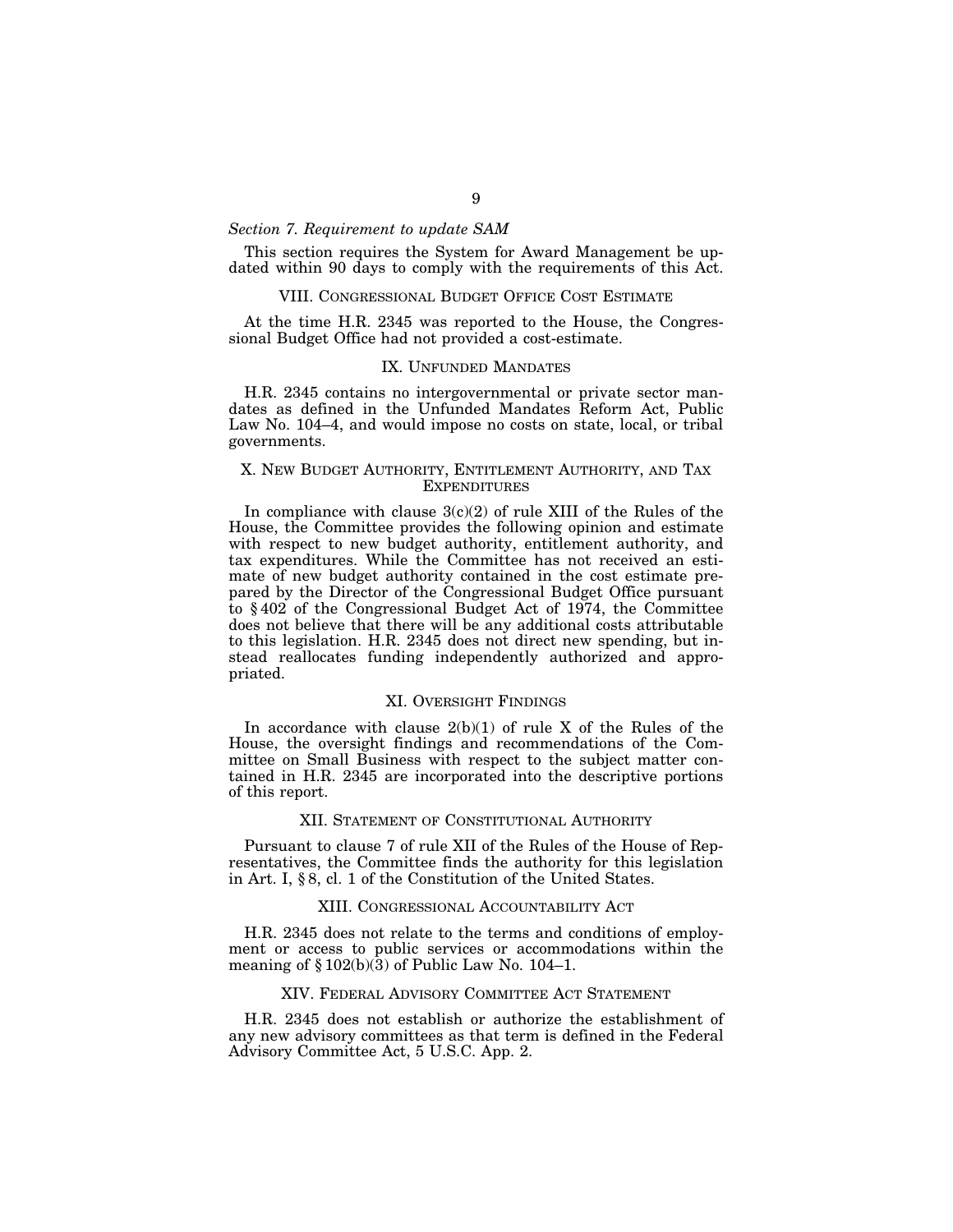#### XV. STATEMENT OF NO EARMARKS

Pursuant to clause 9 of rule XXI, H.R. 2345 does not contain any congressional earmarks, limited tax benefits, or limited tariff benefits as defined in subsections (d), (e), or (f) of clause 9 of rule XXI of the Rules of the House.

#### XVI. STATEMENT OF DUPLICATION OF FEDERAL PROGRAMS

Pursuant to clause 3 of rule XIII of the Rules of the House, no provision of H.R. 2345 establishes or reauthorizes a program of the federal government known to be duplicative of another federal program, a program that was included in any report from the United States Government Accountability Office pursuant to § 21 of Pub. L. No. 111–139, or a program related to a program identified in the most recent catalog of federal domestic assistance.

### XVII. DISCLOSURE OF DIRECTED RULEMAKINGS

Pursuant to clause 3 of rule XIII of the Rules of the House, H.R. 2345 does not direct any rulemaking.

#### XVIII. PERFORMANCE GOALS AND OBJECTIVES

Pursuant to clause  $3(c)(4)$  of rule XII of the Rules of the House, the Committee establishes the following performance-related goals and objectives for this legislation:

H.R. 2345 requires the prompt implementation of the Runway Extension Act. Its objective is to ensure that the SBA issues a final rule for its implementation by Dec. 17, 2019 while, in the meantime, a transition plan is implemented so that businesses under the 3-year rule and the 5-year rule can both be classified as ''small'' for purposes of the incentives and benefits granted by the Small Business Act.

#### XIX. CHANGES IN EXISTING LAW MADE BY THE BILL, AS REPORTED

In compliance with clause 3(e) of rule XIII of the Rules of the House, changes in existing law made by the bill, as reported, as shown as follows: existing law proposed to be omitted is enclosed in black brackets, new matter is printed in italic, and existing law in which no change is proposed is shown in roman:

#### CHANGES IN EXISTING LAW MADE BY THE BILL, AS REPORTED

In compliance with clause 3(e) of rule XIII of the Rules of the House of Representatives, changes in existing law made by the bill, as reported, are shown as follows (existing law proposed to be omitted is enclosed in black brackets, new matter is printed in italic, and existing law in which no change is proposed is shown in roman):

# **SMALL BUSINESS ACT**

\* \* \* \* \* \* \*

# **SEC. 3. DEFINITIONS.**

(a) SMALL BUSINESS CONCERNS.—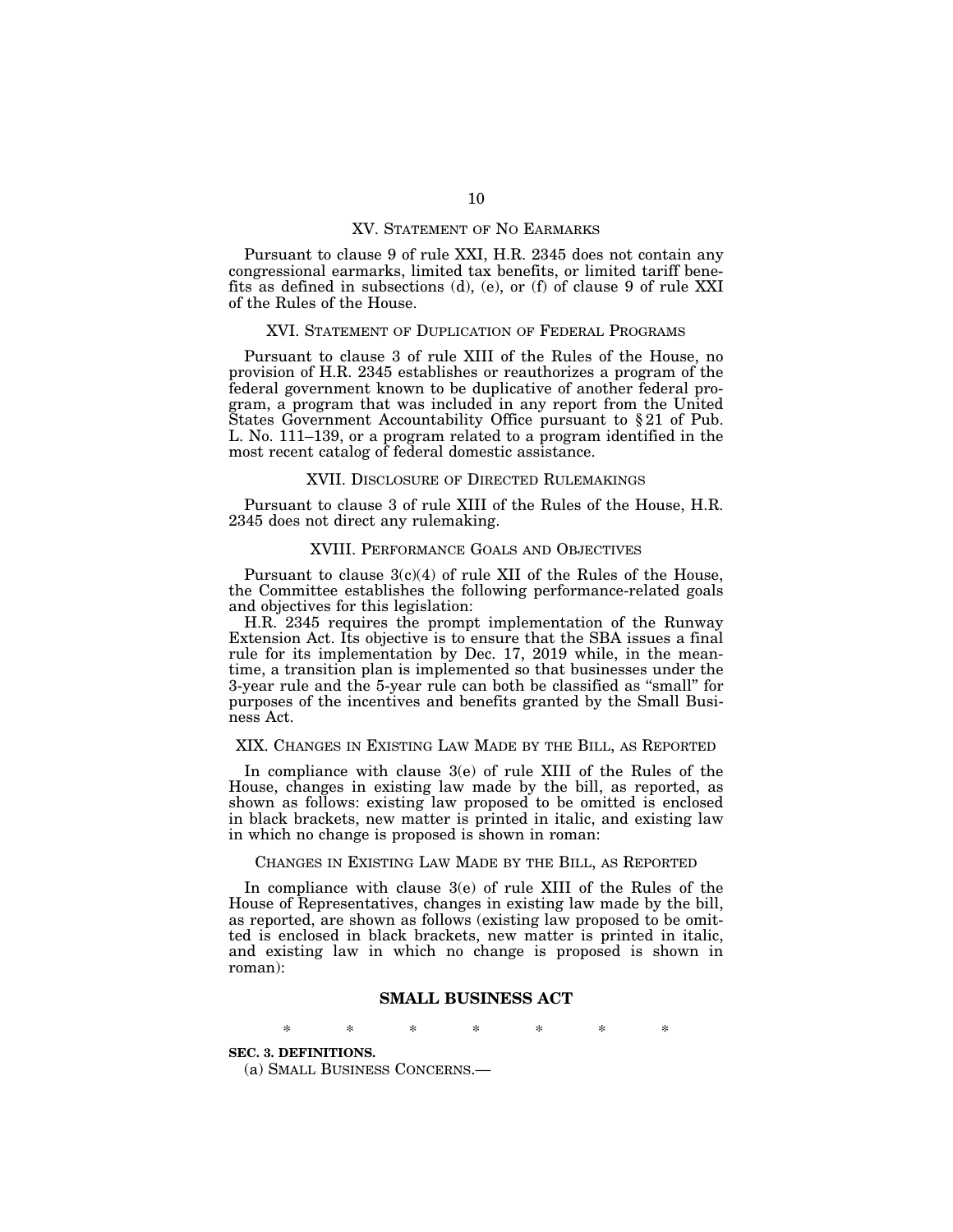(1) IN GENERAL.—For the purposes of this Act, a small-business concern, including but not limited to enterprises that are engaged in the business of production of food and fiber, ranching and raising of livestock, aquaculture, and all other farming and agricultural related industries, shall be deemed to be one which is independently owned and operated and which is not dominant in its field of operation.

(2) ESTABLISHMENT OF SIZE STANDARDS.— (A) IN GENERAL.—In addition to the criteria specified in paragraph (1), the Administrator may specify detailed definitions or standards by which a business concern may be determined to be a small business concern for the purposes of this Act or any other Act.

(B) ADDITIONAL CRITERIA.—The standards described in paragraph (1) may utilize number of employees, dollar volume of business, net worth, net income, a combination thereof, or other appropriate factors.

(C) REQUIREMENTS.—Unless specifically authorized by statute, no Federal department or agency *(including the Administration when acting pursuant to subparagraph (A))*  may prescribe a size standard for categorizing a business concern as a small business concern, unless such proposed size standard—

(i) is proposed after an opportunity for public notice and comment;

(ii) provides for determining—

(I) the size of a manufacturing concern as measured by the manufacturing concern's average employment based upon employment during each of the manufacturing concern's pay periods for the preceding 12 months;

(II) the size of a business concern providing services on the basis of the annual average gross receipts of the business concern over a period of [not less than] 5 years;

(III) the size of other business concerns on the basis of data over a period of [not less than 3 years] 5 years; or

(IV) other appropriate factors; and

(iii) is approved by the Administrator.

(3) VARIATION BY INDUSTRY AND CONSIDERATION OF OTHER FACTORS.—When establishing or approving any size standard pursuant to paragraph (2), the Administrator shall ensure that the size standard varies from industry to industry to the extent necessary to reflect the differing characteristics of the various industries and consider other factors deemed to be relevant by the Administrator.

(4) EXCLUSION OF CERTAIN SECURITY EXPENSES FROM CONSID-

ERATION FOR PURPOSE OF SMALL BUSINESS SIZE STANDARDS.— (A) DETERMINATION REQUIRED.—Not later than 30 days after the date of enactment of this paragraph, the Administrator shall review the application of size standards established pursuant to paragraph (2) to small business concerns that are performing contracts in qualified areas and determine whether it would be fair and appropriate to ex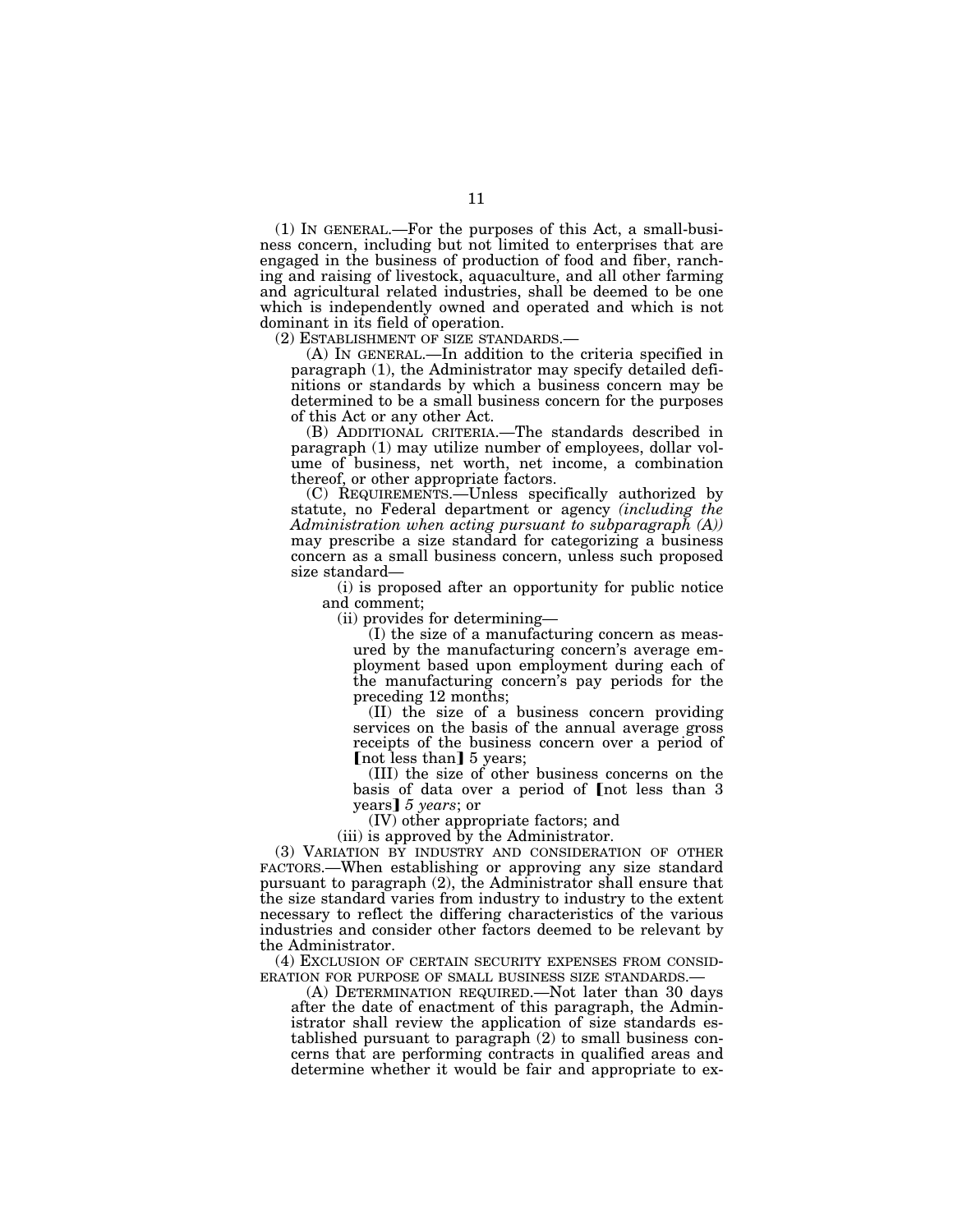clude from consideration in the average annual gross receipts of such small business concerns any payments made to such small business concerns by Federal agencies to reimburse such small business concerns for the cost of subcontracts entered for the sole purpose of providing security services in a qualified area.

(B) ACTION REQUIRED.—Not later than 60 days after the date of enactment of this paragraph, the Administrator shall either—

(i) initiate an adjustment to the size standards, as described in subparagraph (A), if the Administrator determines that such an adjustment would be fair and appropriate; or

(ii) provide a report to the Committee on Small Business and Entrepreneurship of the Senate and the Committee on Small Business of the House of Representatives explaining in detail the basis for the determination by the Administrator that such an adjustment would not be fair and appropriate.

(C) QUALIFIED AREAS.—In this paragraph, the term ''qualified area'' means—

(i) Iraq,

(ii) Afghanistan, and

(iii) any foreign country which included a combat zone, as that term is defined in section  $112(c)(2)$  of the Internal Revenue Code of 1986, at the time of performance of the relevant Federal contract or subcontract.

(5) ALTERNATIVE SIZE STANDARD.—

(A) IN GENERAL.—The Administrator shall establish an alternative size standard for applicants for business loans under section 7(a) and applicants for development company loans under title V of the Small Business Investment Act of 1958 (15 U.S.C. 695 et seq.), that uses maximum tangible net worth and average net income as an alternative to the use of industry standards.

(B) INTERIM RULE.—Until the date on which the alternative size standard established under subparagraph (A) is in effect, an applicant for a business loan under section 7(a) or an applicant for a development company loan under title V of the Small Business Investment Act of 1958 may be eligible for such a loan if—

(i) the maximum tangible net worth of the applicant is not more than \$15,000,000; and

(ii) the average net income after Federal income taxes (excluding any carry-over losses) of the applicant for the 2 full fiscal years before the date of the application is not more than \$5,000,000.

(6) PROPOSED RULEMAKING.—In conducting rulemaking to revise, modify or establish size standards pursuant to this section, the Administrator shall consider, and address, and make publicly available as part of the notice of proposed rulemaking and notice of final rule each of the following:

(A) a detailed description of the industry for which the new size standard is proposed;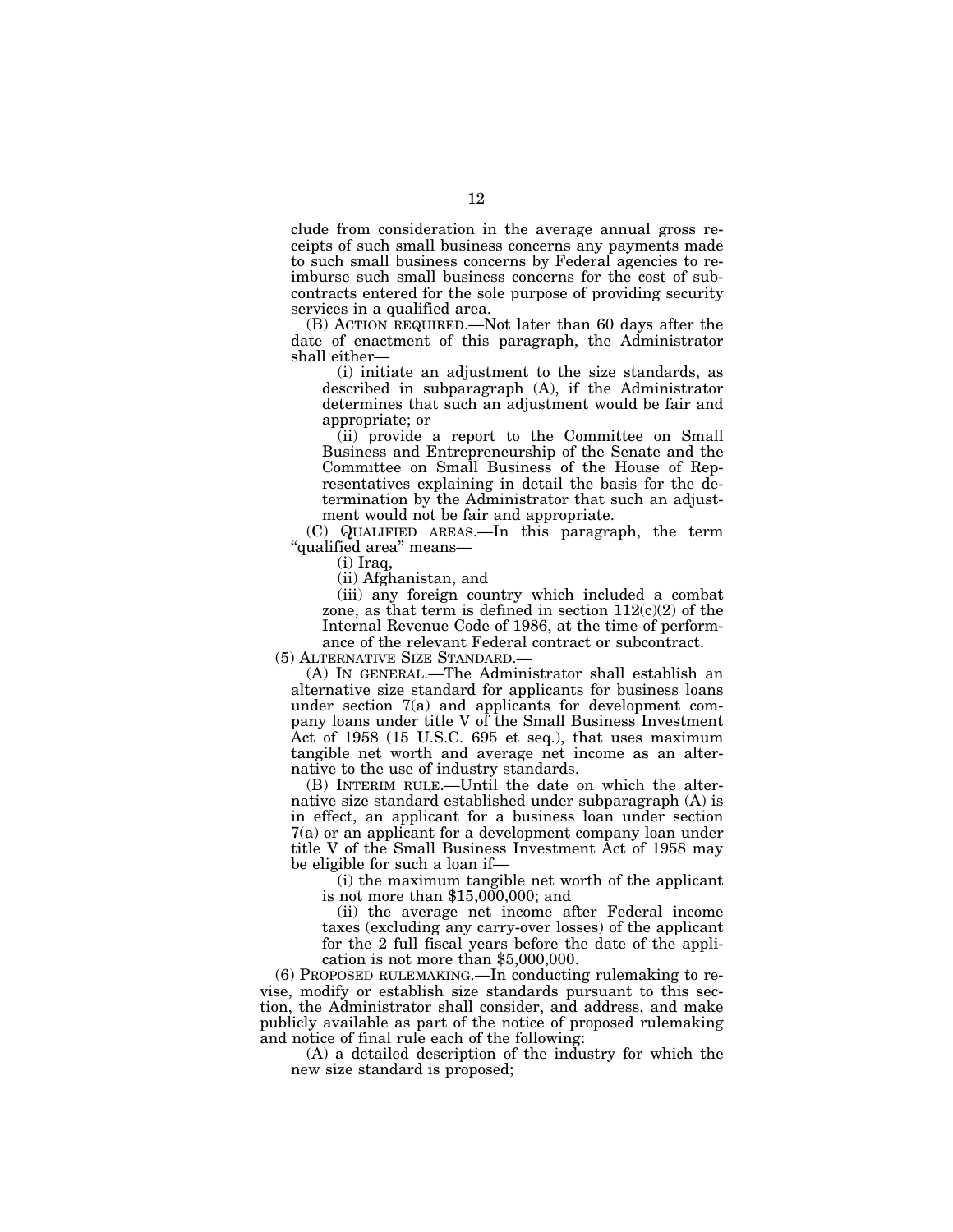(B) an analysis of the competitive environment for that industry;

(C) the approach the Administrator used to develop the proposed standard including the source of all data used to develop the proposed rule making; and

(D) the anticipated effect of the proposed rulemaking on the industry, including the number of concerns not currently considered small that would be considered small under the proposed rule making and the number of concerns currently considered small that would be deemed other than small under the proposed rulemaking.

(7) COMMON SIZE STANDARDS.—In carrying out this subsection, the Administrator may establish or approve a single size standard for a grouping of 4-digit North American Industry Classification System codes only if the Administrator makes publicly available, not later than the date on which such size standard is established or approved, a justification demonstrating that such size standard is appropriate for each individual industry classification included in the grouping.

(8) NUMBER OF SIZE STANDARDS.—The Administrator shall not limit the number of size standards established pursuant to paragraph (2), and shall assign the appropriate size standard to each North American Industry Classification System Code.

(9) PETITIONS FOR RECONSIDERATION OF SIZE STANDARDS.— (A) IN GENERAL.—A person may file a petition for reconsideration with the Office of Hearings and Appeals (as established under section  $5(i)$  of a size standard revised, modified, or established by the Administrator pursuant to this subsection.

(B) TIME LIMIT.—A person filing a petition for reconsideration described in subparagraph  $(A)$  shall file such petition not later than 30 days after the publication in the Federal Register of the notice of final rule to revise, modify, or establish size standards described in paragraph (6).

(C) PROCESS FOR AGENCY REVIEW.—The Office of Hearings and Appeals shall use the same process it uses to decide challenges to the size of a small business concern to decide a petition for review pursuant to this paragraph.

(D) JUDICIAL REVIEW.—The publication of a final rule in the Federal Register described in subparagraph (B) shall be considered final agency action for purposes of seeking judicial review. Filing a petition for reconsideration under subparagraph (A) shall not be a condition precedent to judicial review of any such size standard.

(E) RULES OR GUIDANCE.—The Office of Hearings and Appeals shall begin accepting petitions for reconsideration described in subparagraph (A) after the date on which the Administration issues a rule or other guidance implementing this paragraph. Notwithstanding the provisions of subparagraph (B), petitions for reconsideration of size standards revised, modified, or established in a Federal Register final rule published between November 25, 2015, and the effective date of such rule or other guidance shall be considered timely if filed within 30 days of such effective date.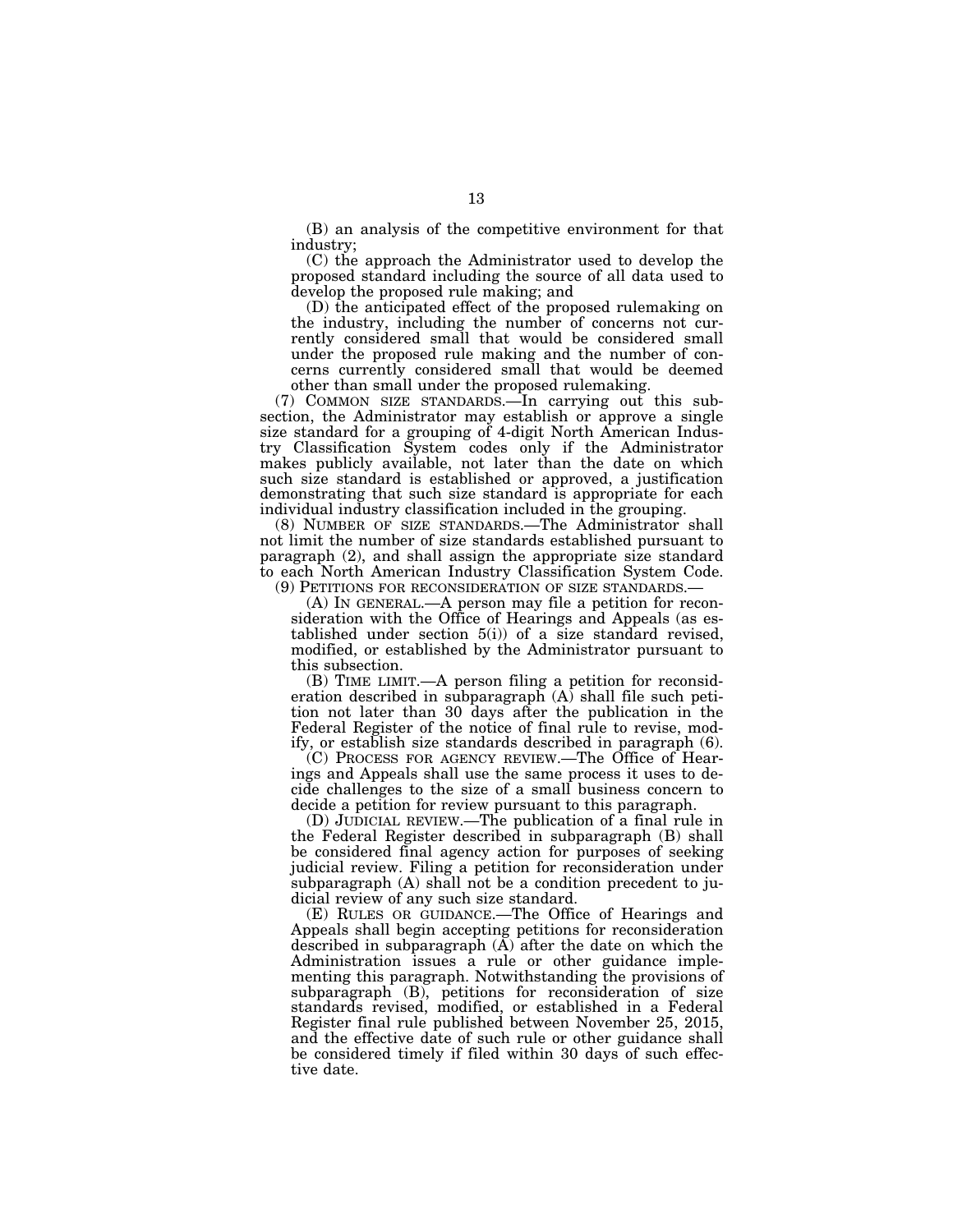(b) For purposes of this Act, any reference to an agency or department of the United States, and the term ''Federal agency,'' shall have the meaning given the term "agency" by section  $551(1)$ of title 5, United States Code, but does not include the United States Postal Service or the General Accounting Office.

 $(c)(1)$  For purposes of this Act, a qualified employee trust shall be eligible for any loan guarantee under section  $7(a)$  with respect to a small business concern on the same basis as if such trust were the same legal entity as such concern.

(2) For purposes of this Act, the term ''qualified employee trust'' means, with respect to a small business concern, a trust—

(A) which forms part of an employee stock ownership plan (as defined in section  $4975(e)(7)$  of the Internal Revenue Code of 1954)—

(i) which is maintained by such concern, and

(ii) which provides that each participant is entitled to direct the plan trustee as to the manner of how to vote the qualified employer securities (as defined in section 4975(e)(8) of the Internal Revenue Code of 1986), which are allocated to the account of such participant with respect to a corporate matter which (by law or charter) must be decided by a vote conducted in accordance with section 409(e) of the Internal Revenue Code of 1986; and

(B) in the case of any loan guarantee under section 7(a), the trustee of which enters into an agreement with the Administrator of which enters into an agreement with the Administrator which is binding on the trust and no such small business concern and which provides that—

(i) the loan guaranteed under section  $7(a)$  shall be used solely for the purchase of qualifying employer securities of such concern.

(ii) all funds acquired by the concern in such purchase shall be used by such concern solely for the purposes for which such loan was guaranteed,

(iii) such concern will provide such funds as may be necessary for the timely repayment of such loan, and the property of such concern shall be available as security for repayment of such loan, and

(iv) all qualifying employer securities acquired by such trust in such purchase shall be allocated to the accounts of participants in such plan who are entitled to share in such allocation, and each participant has a nonforfeitable right, not later than the date such loan is repaid, to all such qualifying employer securities which are so allocated to the participant's account.

(3) Under regulations which may be prescribed by the Administrator, a trust may be treated as a qualified employee trust with respect to a small business concern if—

(A) the trust is maintained by an employee organization which represents at least 51 percent of the employee of such concern, and

(B) such concern maintains a plan—

(i) which is an employee benefit plan which is designed to invest primarily in qualifying employer securities (as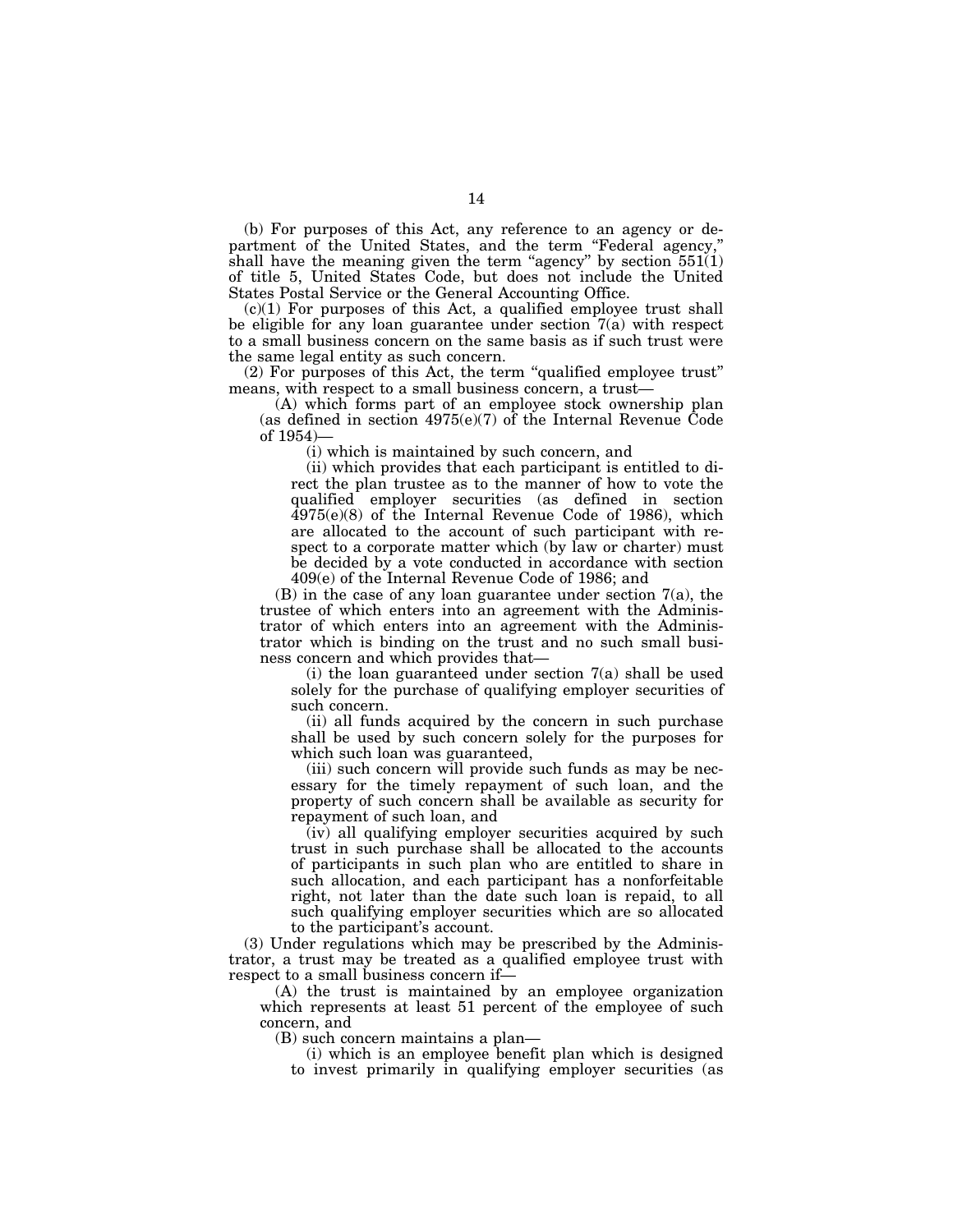defined in section 4975(e)(8) of the Internal Revenue Code of 1954).

(ii) which provides that each participant in the plan is entitled to direct the plan as to the manner in which voting rights under qualifying employer securities which are allocated to the account of such participant are to be exercised with respect to a corporate matter which (by law or charter) must be decided by a majority vote of the outstanding common shares voted,

(iii) which provides that each participant who is entitled to distribution from the plan has a right, in the case of qualifying employer securities which are not readily tradable on an established market, to require that the concern repurchase such securities under a fair valuation formula, and

(iv) which meets such other requirements (similar to requirements applicable to employee ownership plans as defined in section 4975(e)(7) of the Internal Revenue Code of 1954) as the Administrator may prescribe, and

(C) in the case of a loan guarantee under section 7(a), such organization enters into an agreement with the Administration which is described in paragraph  $(2)(B)$ .

(d) For purposes of section  $\overline{7}$  of this Act, the term "qualified Indian tribe" means an Indian tribe as defined in section  $4(a)$  of the Indian Self-Determination and Education Assistance Act, which owns and controls 100 per centum of a small business concern.

(e) For purposes of section 7 of this Act, the term ''public or private organization for the handicapped'' means one—

 $(1)$  which is organized under the laws of the United States or of any State, operated in the interest of handicapped individuals, the net income of which does not insure in whole or in part to the benefit of any shareholder or other individual;

 $(2)$  which complies with any applicable occupational health and safety standard prescribed by the Secretary of Labor; and

(3) which, in the production of commodities and in the provision of services during any fiscal year in which it received financial assistance under this subsection, employs handicapped individuals for not less than 75 per centum of the man-hours required for the production or provision of the commodities or services.

(f) For purposes of section 7 of this Act, the term ''handicapped individual'' means an individual—

(1) who has a physical, mental, or emotional impairment, defect, ailment, disease, or disability of a permanent nature which in any way limits the selection of any type of employment for which the person would otherwise be qualified or qualifiable; or

(2) who is a service-disabled veteran.

 $(g)$  For purposes of section 7 of this Act, the term "energy measures'' includes—

(1) solar thermal energy equipment which is either of the active type based upon mechanically forced energy transfer or of the passive type based on convective, conductive, or radiant energy transfer or some combination equipment;

 $(2)$  photovoltaic cells and related equipment;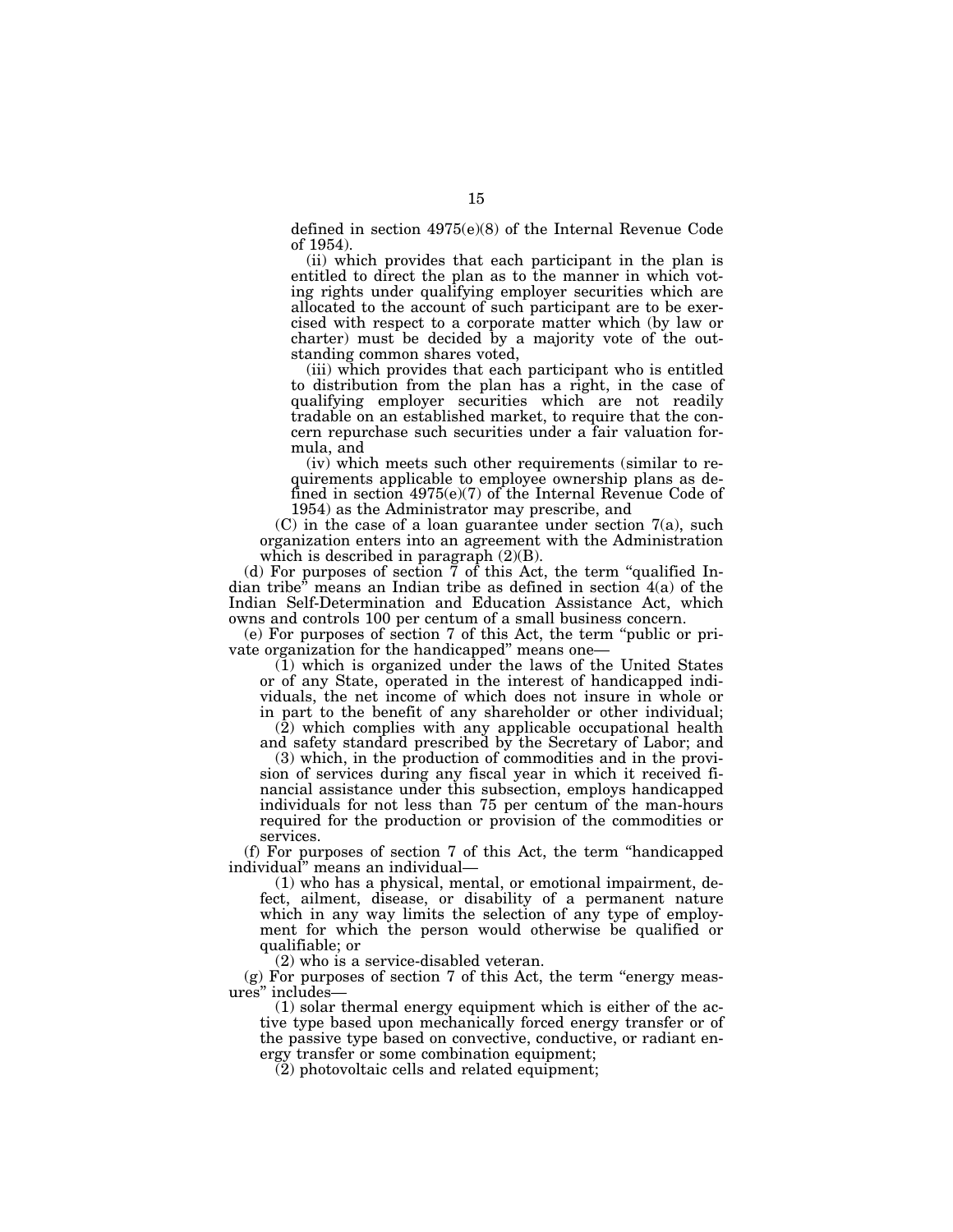(3) a product or service the primary purpose of which is conservation of energy through devices or techniques which increase the energy through devices or techniques which increase the energy efficiency of existing equipment, methods of operation, or systems which use fossil fuels, and which is on the Energy Conservation Measures list of the Secretary of Energy or which the Administrator determines to be consistent with the intent of this subsection;

(4) equipment the primary purpose of which is production of energy from wood, biological waste, grain, or other biomass source of energy;

(5) equipment the primary purpose of which is industrial cogeneration of energy, district heating, or production of energy from industrial waste;

(6) hydroelectric power equipment;

(7) wind energy conversion equipment; and

(8) engineering, architectural, consulting, or other professional services which are necessary or appropriate to aid citizens in using any of the measures described in paragraph (1) through (7).

(h) The term "credit elsewhere" means—

(1) for the purposes of this Act (except as used in section 7(b)), the availability of credit on reasonable terms and conditions to the individual loan applicant from non-Federal, non-State, or non-local government sources, considering factors associated with conventional lending practices, including—

(A) the business industry in which the loan applicant operates;

(B) whether the loan applicant is an enterprise that has been in operation for a period of not more than 2 years;

(C) the adequacy of the collateral available to secure the requested loan;

(D) the loan term necessary to reasonably assure the ability of the loan applicant to repay the debt from the actual or projected cash flow of the business; and

(E) any other factor relating to the particular credit application, as documented in detail by the lender, that cannot be overcome except through obtaining a Federal loan guarantee under prudent lending standards; and

(2) for the purposes of section 7(b), the availability of credit on reasonable terms and conditions from non-Federal sources taking into consideration the prevailing rates and terms in the community in or near where the applicant business concern transacts business, or the applicant homeowner resides, for similar purposes and periods of time.

(i) For purposes of section 7 of this Act, the term ''homeowners'' includes owners and lessees of residential property and also includes personal property.

(j) For the purposes of this Act, the term ''small agricultural cooperative'' means an association (corporate or otherwise) acting pursuant to the provisions of the Agricultural Marketing Act (12 U.S.C. 1141j), whose size does not exceed the size standard established by the Administration for other similar agricultural small business concerns. In determining such size, the Administration shall regard the association as a business concern and shall not in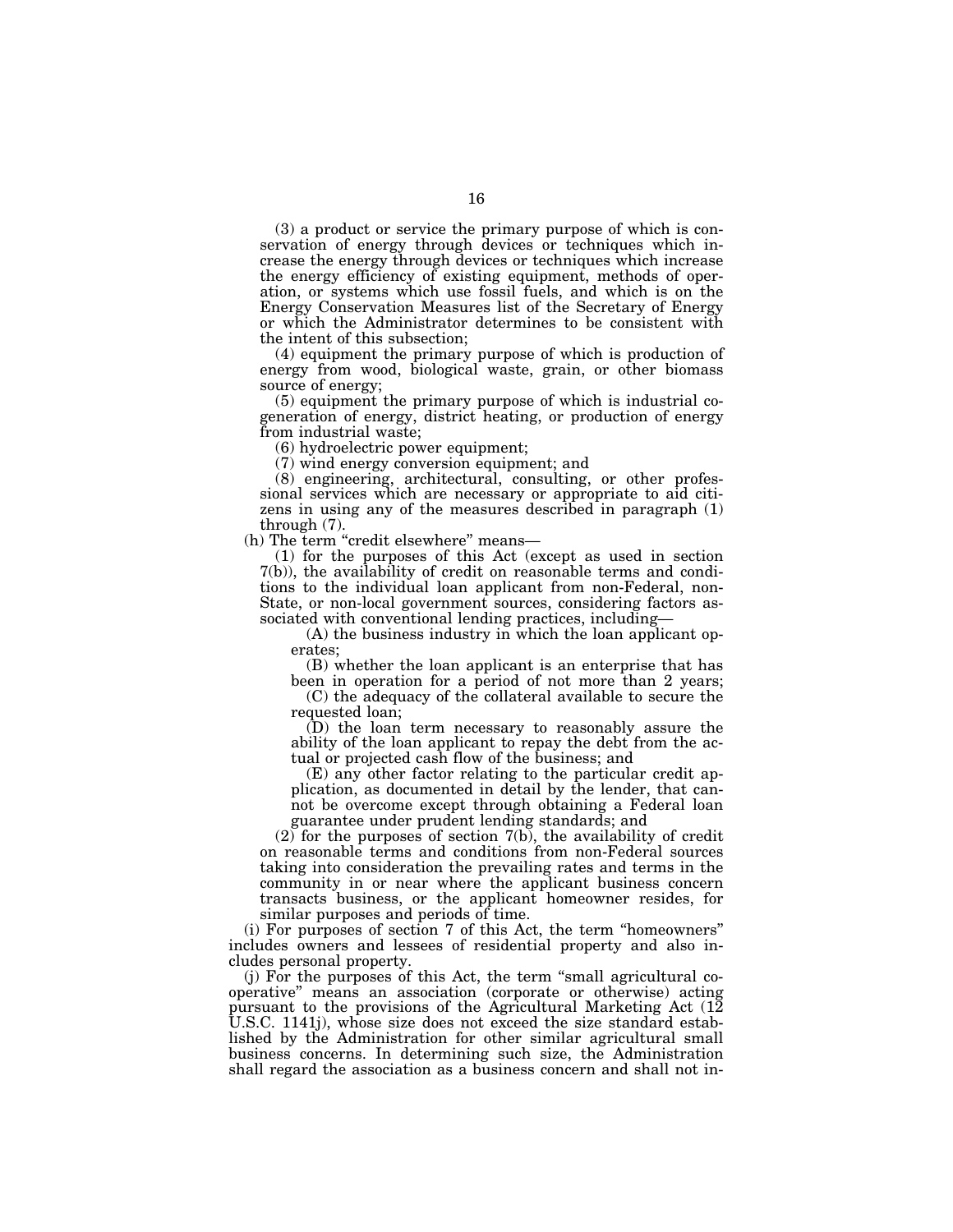clude the income or employees of any member shareholder of such cooperative.

 $(k)(1)$  For the purposes of this Act, the term "disaster" means a sudden event which causes severe damage including, but not limited to, floods, hurricanes, tornadoes, earthquakes, fires, explosions, volcanoes, windstorms, landslides or mudslides, tidal waves, commercial fishery failures or fishery resource disasters (as determined by the Secretary of Commerce under section 308(b) of the Interjurisdictional Fisheries Act of 1986), ocean conditions resulting in the closure of customary fishing waters, riots, civil disorders or other catastrophes, except it does not include economic dislocations.

(2) For purposes of section  $7(b)(2)$ , the term "disaster" includes— (A) drought;

(B) below average water levels in the Great Lakes, or on any body of water in the United States that supports commerce by small business concerns; and

(C) ice storms and blizzards.

(l) For purposes of this Act—

 $(1)$  the term "computer crime" means"—

(A) any crime committed against a small business concern by means of the use of a computer; and

(B) any crime involving the illegal use of, or tampering with, a computer owned or utilized by a small business concern.

(m) DEFINITIONS RELATING TO CONTRACTING.—In this Act:

(1) PRIME CONTRACT.—The term ''prime contract'' has the meaning given such term in section 8701(4) of title 41, United States Code.

(2) PRIME CONTRACTOR.—The term ''prime contractor'' has the meaning given such term in section 8701(5) of title 41, United States Code.

(3) SIMPLIFIED ACQUISITION THRESHOLD.—The term ''simplified acquisition threshold'' has the meaning given such term in section 134 of title 41, United States Code.

(4) MICRO-PURCHASE THRESHOLD.—The term ''micro-purchase threshold'' has the meaning given such term in section 1902 of title 41, United States Code.

(5) TOTAL PURCHASES AND CONTRACTS FOR PROPERTY AND SERVICES.—The term ''total purchases and contracts for property and services'' shall mean total number and total dollar amount of contracts and orders for property and services.

(n) For the purposes of this Act, a small business concern is a small business concern owned and controlled by women if—

(1) at least 51 percent of small business concern is owned by one or more women or, in the case of any publicly owned business, at least 51 percent of the stock of which is owned by one or more women; and

(2) the management and daily business operations of the business are controlled by one or more women.

(o) DEFINITIONS OF BUNDLING OF CONTRACT REQUIREMENTS AND RELATED TERMS.—In this Act:

(1) BUNDLED CONTRACT.—The term ''bundled contract'' means a contract that is entered into to meet requirements that are consolidated in a bundling of contract requirements.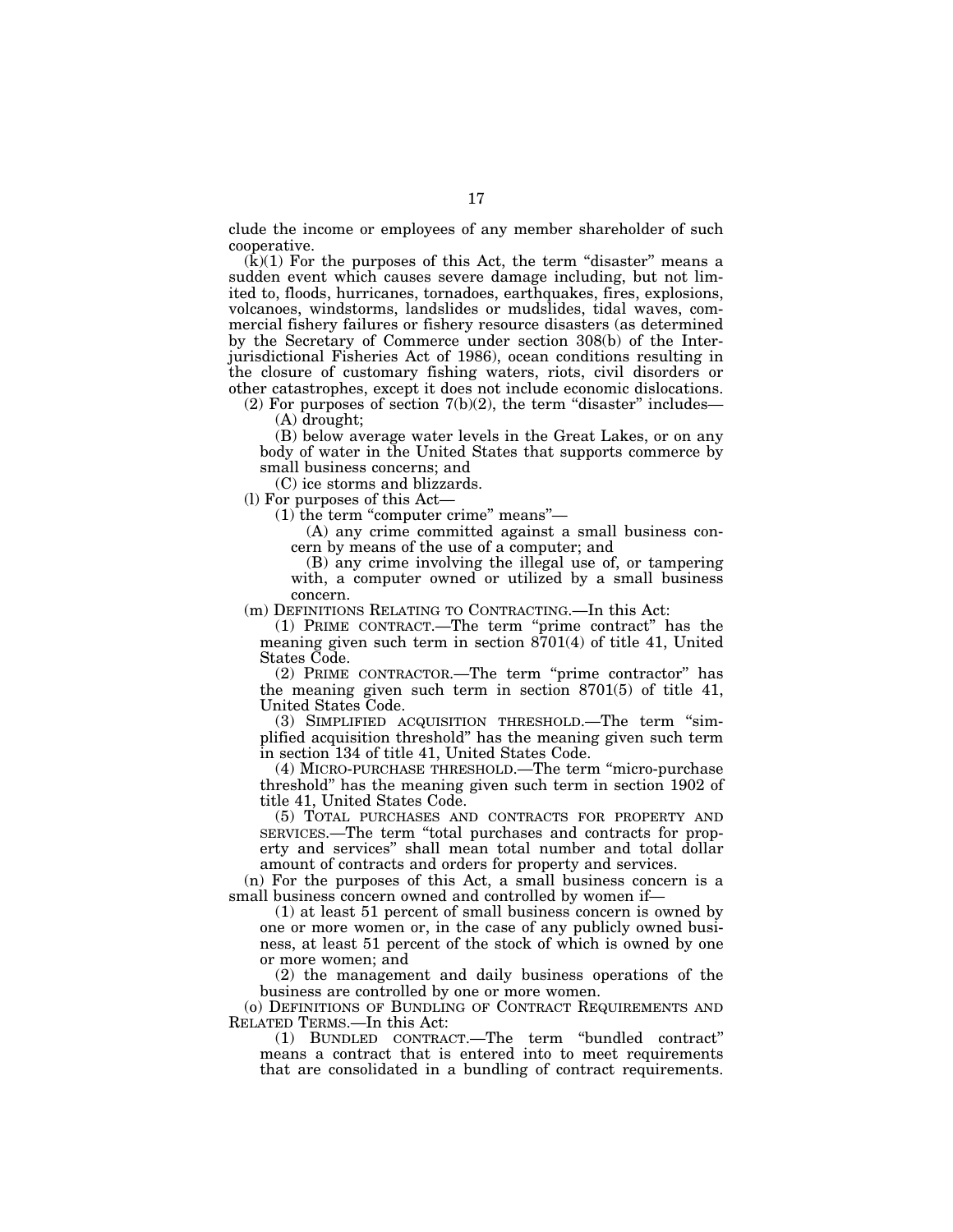(2) BUNDLING OF CONTRACT REQUIREMENTS.—The term ''bundling of contract requirements'' means consolidating 2 or more procurement requirements for goods or services previously provided or performed under separate smaller contracts into a solicitation of offers for a single contract that is likely to be unsuitable for award to a small-business concern due to—

(A) the diversity, size, or specialized nature of the elements of the performance specified;

(B) the aggregate dollar value of the anticipated award; (C) the geographical dispersion of the contract perform-

ance sites; or

(D) any combination of the factors described in subparagraphs  $(A)$ ,  $(B)$ , and  $(C)$ .

(3) SEPARATE SMALLER CONTRACT.—The term ''separate smaller contract", with respect to a bundling of contract requirements, means a contract that has been performed by 1 or more small business concerns or was suitable for award to 1 or more small business concerns.

(p) DEFINITIONS RELATING TO HUBZONES.—In this Act:

(1) HISTORICALLY UNDERUTILIZED BUSINESS ZONE.—The term "historically underutilized business zone" means any area located within 1 or more—

(A) qualified census tracts;

(B) qualified nonmetropolitan counties;

(C) lands within the external boundaries of an Indian reservation;

(D) redesignated areas;

(E) base closure areas; or

(F) qualified disaster areas.

(2) HUBZONE.—The term ''HUBZone'' means a historically underutilized business zone.

(3) HUBZONE SMALL BUSINESS CONCERN.—The term ''HUBZone small business concern'' means—

(A) a small business concern that is at least 51 percent owned and controlled by United States citizens;

(B) a small business concern that is—

(i) an Alaska Native Corporation owned and controlled by Natives (as determined pursuant to section 29(e)(1) of the Alaska Native Claims Settlement Act  $(43 \text{ U.S.C. } 1626(e)(1))$ ; or

(ii) a direct or indirect subsidiary corporation, joint venture, or partnership of an Alaska Native Corporation qualifying pursuant to section  $29(e)(1)$  of the Alaska Native Claims Settlement Act (43 U.S.C.  $1626(e)(1)$ ), if that subsidiary, joint venture, or partnership is owned and controlled by Natives (as determined pursuant to section  $29(e)(2)$  of the Alaska Native Claims Settlement Act (43 U.S.C. 1626(e)(2)));

(C) a small business concern—

(i) that is wholly owned by one or more Indian tribal governments, or by a corporation that is wholly owned by one or more Indian tribal governments; or

(ii) that is owned in part by one or more Indian tribal governments, or by a corporation that is wholly owned by one or more Indian tribal governments, if all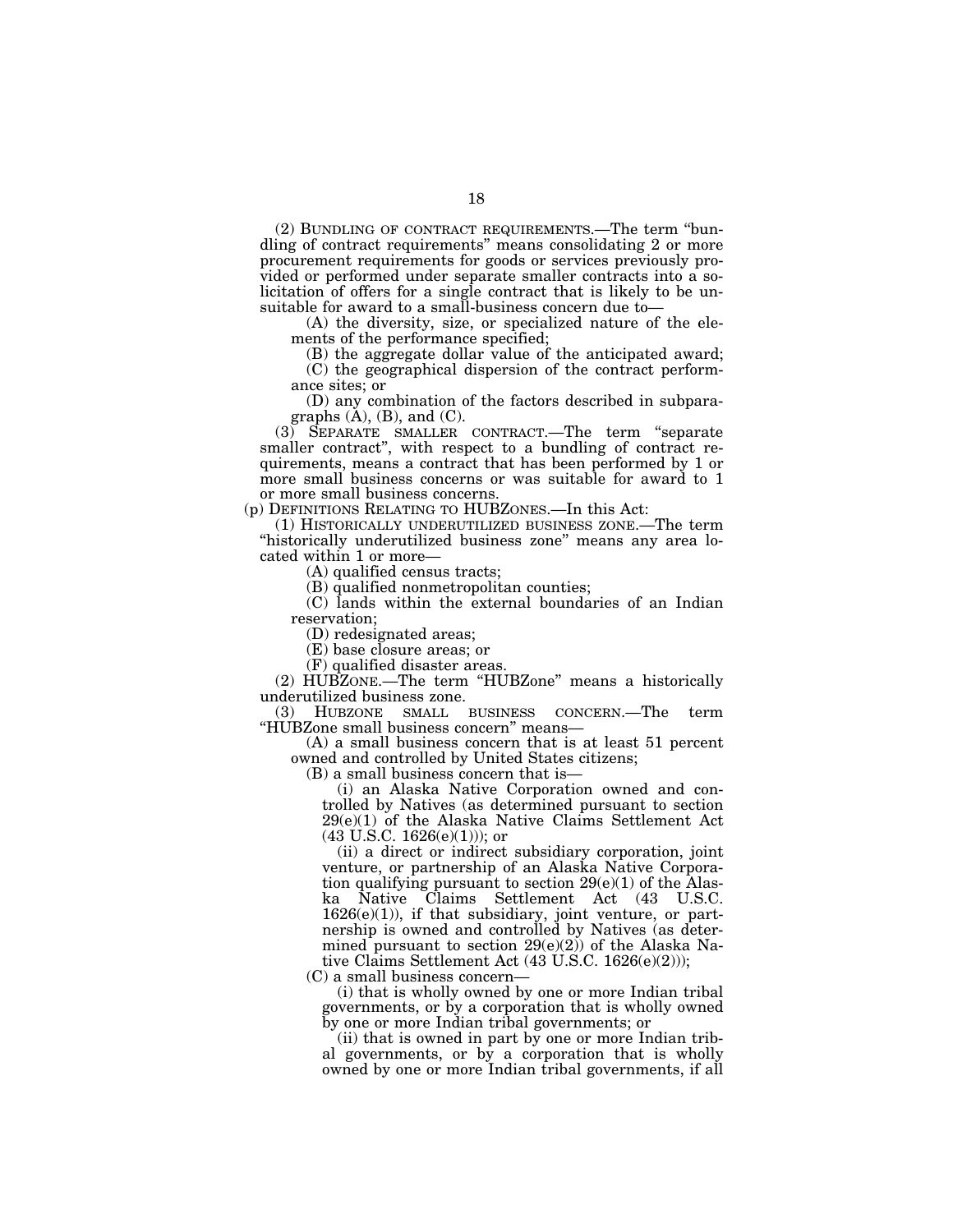other owners are either United States citizens or small business concerns;

(D) a small business concern—

(i) that is wholly owned by one or more Native Hawaiian Organizations (as defined in section  $8(a)(15)$ ), or by a corporation that is wholly owned by one or more Native Hawaiian Organizations; or

(ii) that is owned in part by one or more Native Hawaiian Organizations, or by a corporation that is wholly owned by one or more Native Hawaiian Organizations, if all other owners are either United States citizens or small business concerns;

(E) a small business concern that is—

(i) wholly owned by a community development corporation that has received financial assistance under part 1 of subchapter A of the Community Economic Development Act of 1981 (42 U.S.C. 9805 et seq.); or

(ii) owned in part by one or more community development corporations, if all other owners are either United States citizens or small business concerns; or

(F) a small business concern that is—

(i) a small agricultural cooperative organized or incorporated in the United States;

(ii) wholly owned by 1 or more small agricultural cooperatives organized or incorporated in the United States; or

(iii) owned in part by 1 or more small agricultural cooperatives organized or incorporated in the United States, if all owners are small business concerns or United States citizens.

(4) QUALIFIED AREAS.— (A) QUALIFIED CENSUS TRACT.—

(i) IN GENERAL.—The term ''qualified census tract'' has the meaning given that term in section  $42(d)(5)(B)(ii)$  of the Internal Revenue Code of 1986.

(ii) EXCEPTION.—For any metropolitan statistical area in the Commonwealth of Puerto Rico, the term "qualified census tract" has the meaning given that term in section  $42(d)(5)(B)(ii)$  of the Internal Revenue Code of 1986 as applied without regard to subclause (II) of such section, except that this clause shall only apply—

(I) 10 years after the date that the Administrator implements this clause, or

(II) the date on which the Financial Oversight and Management Board for the Commonwealth of Puerto Rico created by the Puerto Rico Oversight, Management, and Economic Stability Act ceases to exist,

whichever event occurs first.

(B) QUALIFIED NONMETROPOLITAN COUNTY.—The term "qualified nonmetropolitan county" means any county-

(i) that was not located in a metropolitan statistical area (as defined in section  $143(k)(2)(B)$  of the Internal Revenue Code of 1986) at the time of the most recent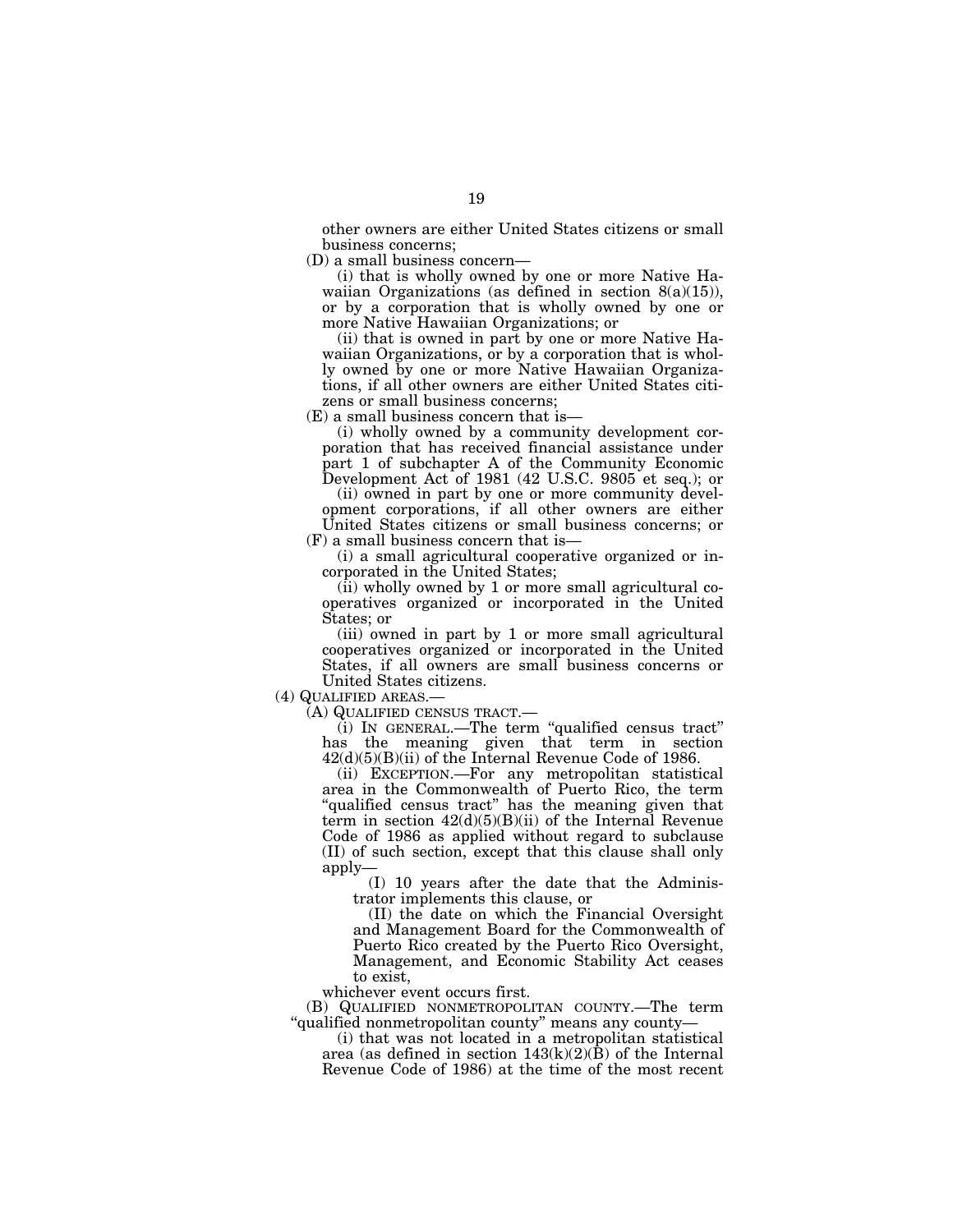census taken for purposes of selecting qualified census tracts under section  $42(d)(5)(C)(ii)$  of the Internal Revenue Code of 1986; and

(ii) in which—

(I) the median household income is less than 80 percent of the nonmetropolitan State median household income, based on the most recent data available from the Bureau of the Census of the Department of Commerce;

(II) the unemployment rate is not less than 140 percent of the average unemployment rate for the United States or for the State in which such county is located, whichever is less, based on the most recent data available from the Secretary of Labor; or

(III) there is located a difficult development area, as designated by the Secretary of Housing and Urban Development in accordance with section  $42(d)(5)(C)(iii)$  of the Internal Revenue Code of 1986, within Alaska, Hawaii, or any territory or possession of the United States outside the 48 contiguous States.

(C) REDESIGNATED AREA.—The term ''redesignated area'' means any census tract that ceases to be qualified under subparagraph (A) and any nonmetropolitan county that ceases to be qualified under subparagraph (B), except that a census tract or a nonmetropolitan county may be a ''redesignated area'' only until the later of—

(i) the date on which the Census Bureau publicly releases the first results from the 2010 decennial census; or

(ii) 3 years after the date on which the census tract or nonmetropolitan county ceased to be so qualified.

(D) BASE CLOSURE AREA.—

(i) IN GENERAL.—Subject to clause (ii), the term ''base closure area'' means—

(I) lands within the external boundaries of a military installation that were closed through a privatization process under the authority of—

(aa) the Defense Base Closure and Realignment Act of 1990 (part A of title XXIX of division B of Public Law 101–510; 10 U.S.C. 2687 note);

(bb) title II of the Defense Authorization Amendments and Base Closure and Realignment Act (Public Law 100–526; 10 U.S.C. 2687 note);

(cc) section 2687 of title 10, United States Code; or

(dd) any other provision of law authorizing or directing the Secretary of Defense or the Secretary of a military department to dispose of real property at the military installation for purposes relating to base closures of redevelopment, while retaining the authority to enter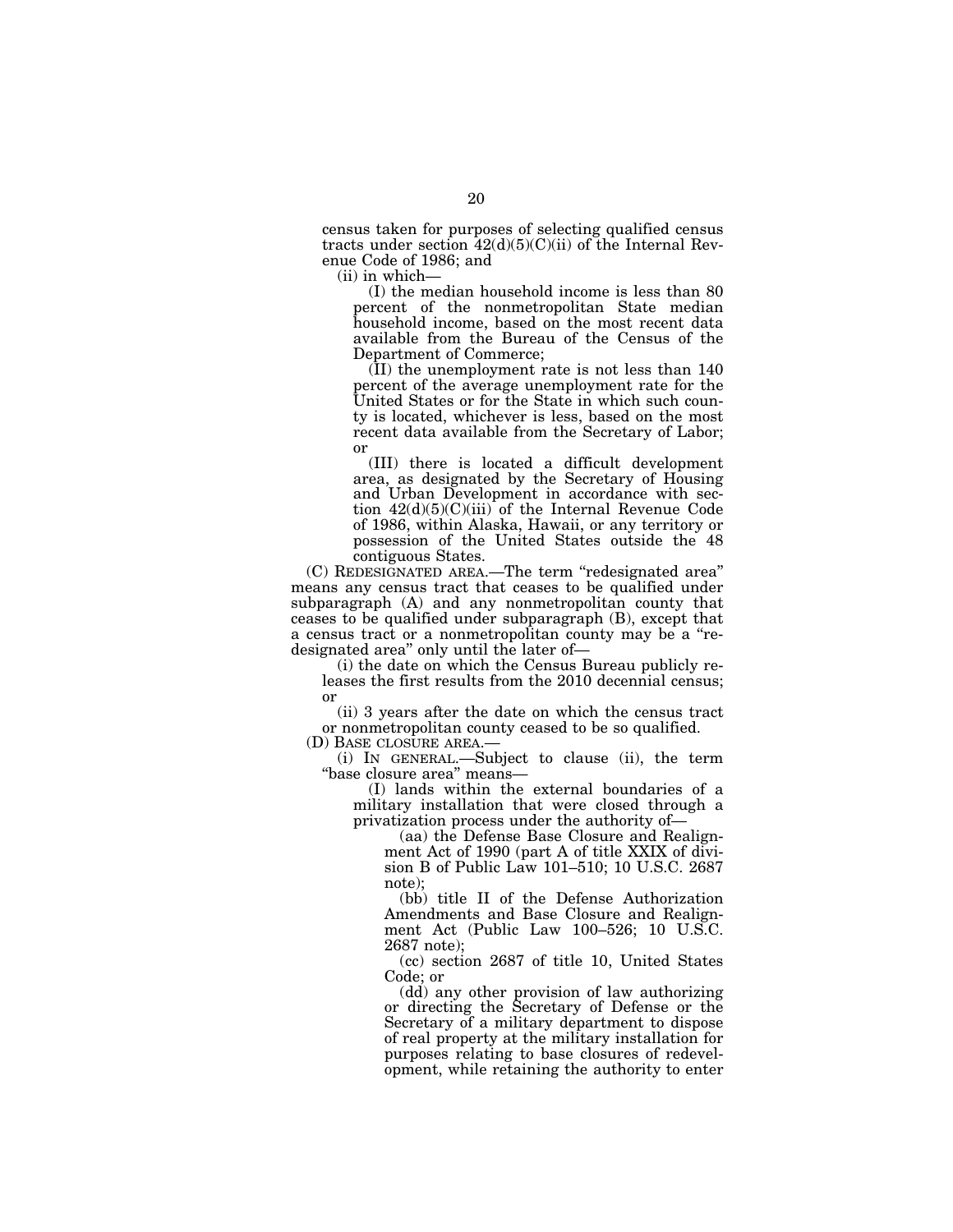into a leaseback of all or a portion of the property for military use;

(II) the census tract or nonmetropolitan county in which the lands described in subclause (I) are wholly contained;

(III) a census tract or nonmetropolitan county the boundaries of which intersect the area described in subclause (I); and

(IV) a census tract or nonmetropolitan county the boundaries of which are contiguous to the area described in subclause (II) or subclause (III).

(ii) LIMITATION.—A base closure area shall be treated as a HUBZone—

(I) with respect to a census tract or nonmetropolitan county described in clause (i), for a period of not less than 8 years, beginning on the date the military installation undergoes final closure and ending on the date the Administrator makes a final determination as to whether or not to implement the applicable designation described in subparagraph  $(\overline{A})$  or  $(B)$  in accordance with the results of the decennial census conducted after the area was initially designated as a base closure area; and

(II) if such area was treated as a HUBZone at any time after 2010, until such time as the Administrator makes a final determination as to whether or not to implement the applicable designation described in subparagraph  $(A)$  or  $(B)$ , after the 2020 decennial census.

(iii) DEFINITIONS.—In this subparagraph:

(I) CENSUS TRACT.—The term ''census tract'' means a census tract delineated by the United States Bureau of the Census in the most recent decennial census that is not located in a nonmetropolitan county and does not otherwise qualify as a qualified census tract.

(II) NONMETROPOLITAN COUNTY.—The term "nonmetropolitan county" means a county that was not located in a metropolitan statistical area (as defined in section  $143(k)(2)(B)$  of the Internal Revenue Code of 1986) at the time of the most recent census taken for purposes of selecting qualified census tracts and does not otherwise qualify as a qualified nonmetropolitan county.

(E) QUALIFIED DISASTER AREA.—

(i) IN GENERAL.—Subject to clause (ii), the term ''qualified disaster area'' means any census tract or nonmetropolitan county located in an area for which the President has declared a major disaster under section 401 of the Robert T. Stafford Disaster Relief and Emergency Assistance Act (42 U.S.C. 5170) or located in an area in which a catastrophic incident has occurred if such census tract or nonmetropolitan county ceased to be qualified under subparagraph (A) or (B),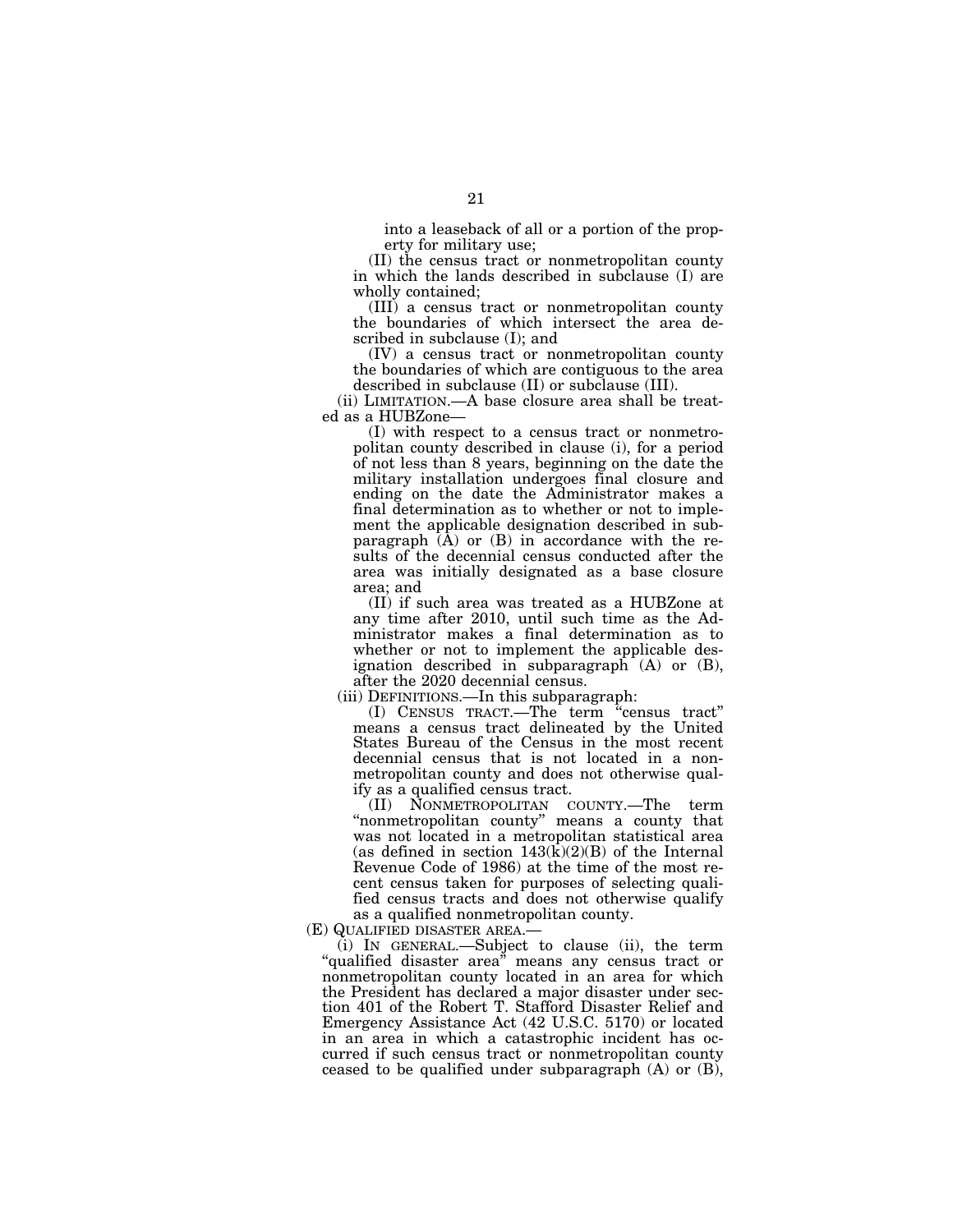as applicable, during the period beginning 5 years before the date on which the President declared the major disaster or the catastrophic incident occurred and ending 2 years after such date, except that such census tract or nonmetropolitan county may be a ''qualified disaster area'' only—

(I) in the case of a major disaster declared by the President, during the 5-year period beginning on the date on which the President declared the major disaster for the area in which the census tract or nonmetropolitan county, as applicable, is located; and

(II) in the case of a catastrophic incident, during the 10-year period beginning on the date on which the catastrophic incident occurred in the area in which the census tract or nonmetropolitan county, as applicable, is located.

(ii) LIMITATION.—A qualified disaster area described in clause (i) shall be treated as a HUBZone for a period of not less than 8 years, beginning on the date the Administrator makes a final determination as to whether or not to implement the designations described in subparagraphs (A) and (B) in accordance with the results of the decennial census conducted after the area was initially designated as a qualified disaster area.

(5) QUALIFIED HUBZONE SMALL BUSINESS CONCERN.—

(A) IN GENERAL.—A HUBZone small business concern is ''qualified'', if—

(i) the small business concern has certified in writing to the Administrator (or the Administrator otherwise determines, based on information submitted to the Administrator by the small business concern, or based on certification procedures, which shall be established by the Administration by regulation) that—

(I) it is a HUBZone small business concern—

(aa) pursuant to subparagraph  $(A)$ ,  $(B)$ ,  $(C)$ , (D), (E), or (F) of paragraph (3), and that its principal office is located in a HUBZone and not fewer than 35 percent of its employees reside in a HUBZone;

(bb) pursuant to subparagraph  $(A)$ ,  $(B)$ ,  $(C)$ ,  $(D)$ ,  $(E)$ , or  $(F)$  of paragraph  $(3)$ , that its principal office is located within a base closure area and that not fewer than 35 percent of its employees reside in such base closure area or in another HUBZone; or

(cc) pursuant to paragraph (3)(C), and not fewer than 35 percent of its employees engaged in performing a contract awarded to the small business concern on the basis of a preference provided under section 31(b) reside within any Indian reservation governed by one or more of the tribal government owners,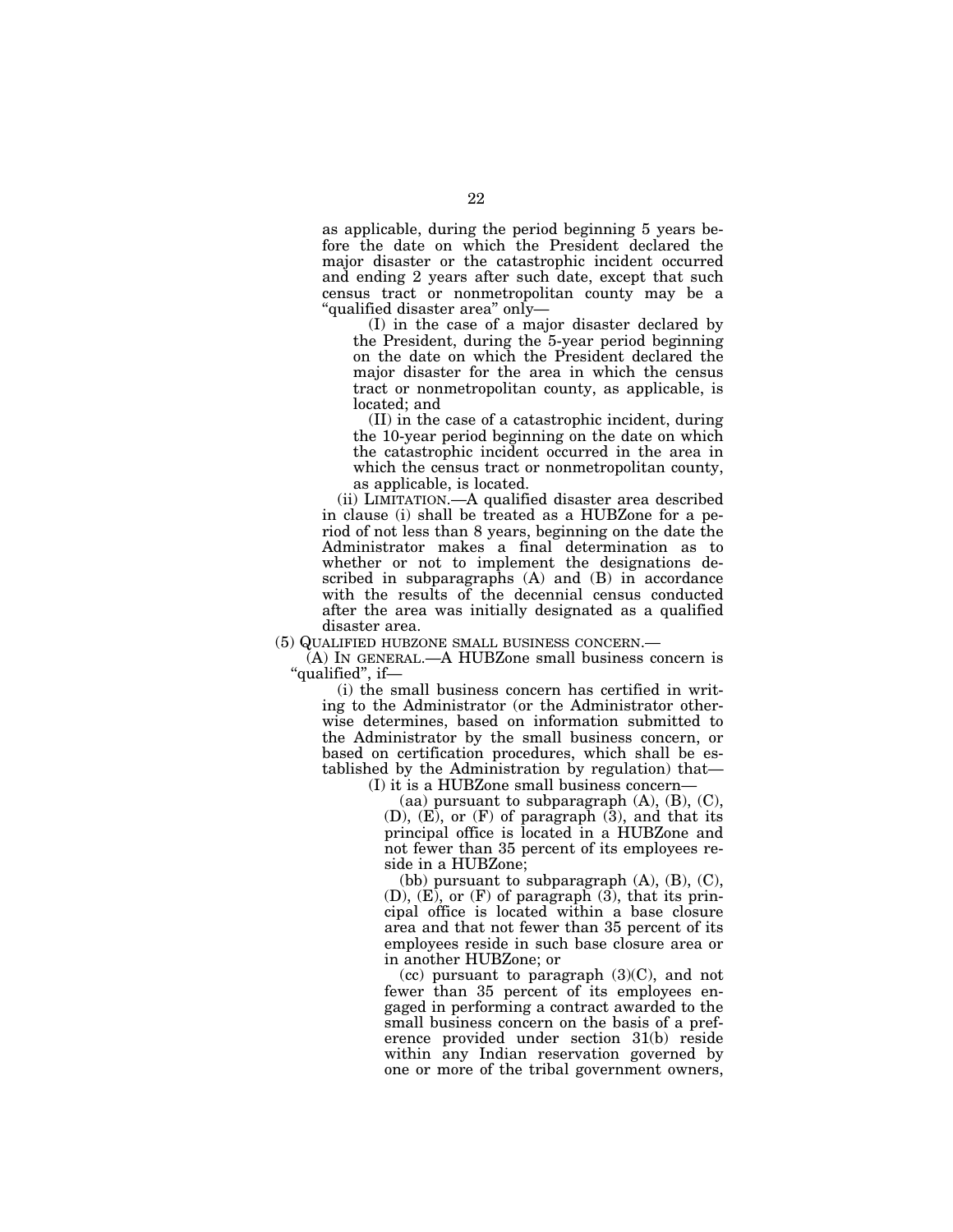or reside within any HUBZone adjoining any such Indian reservation;

(II) the small business concern will attempt to maintain the applicable employment percentage under subclause (I) during the performance of any contract awarded to the small business concern on the basis of a preference provided under section 31(b); and

(III) with respect to any subcontract entered into by the small business concern pursuant to a contract awarded to the small business concern under section 31, the small business concern will ensure that the requirements of section 46 are satisfied; and

(ii) no certification made or information provided by the small business concern under clause (i) has been, in accordance with the procedures established under section  $31(c)(1)$ -

(I) successfully challenged by an interested party; or

(II) otherwise determined by the Administrator to be materially false.

(B) LIST OF QUALIFIED SMALL BUSINESS CONCERNS.—The Administrator shall establish and maintain a list of qualified HUBZone small business concerns, which list shall, to the extent practicable—

(i) once the Administrator has made the certification required by subparagraph (A)(i) regarding a qualified HUBZone small business concern and has determined that subparagraph  $(A)(ii)$  does not apply to that concern, include the name, address, and type of business with respect to each such small business concern;

(ii) be updated by the Administrator not less than annually; and

(iii) be provided upon request to any Federal agency or other entity.<br>(6) NATIVE AMERICAN SMALL BUSINESS CONCERNS.—

(A) ALASKA NATIVE CORPORATION.—The term "Alaska Native Corporation'' has the same meaning as the term ''Native Corporation'' in section 3 of the Alaska Native Claims Settlement Act (43 U.S.C. 1602).

(B) ALASKA NATIVE VILLAGE.—The term ''Alaska Native Village'' has the same meaning as the term ''Native village'' in section 3 of the Alaska Native Claims Settlement Act (43 U.S.C. 1602).

(C) INDIAN RESERVATION.—The term ''Indian reservation''—

(i) has the same meaning as the term ''Indian country'' in section 1151 of title 18, United States Code, except that such term does not include—

(I) any lands that are located within a State in which a tribe did not exercise governmental jurisdiction on the date of the enactment of this paragraph, unless that tribe is recognized after that date of the enactment by either an Act of Con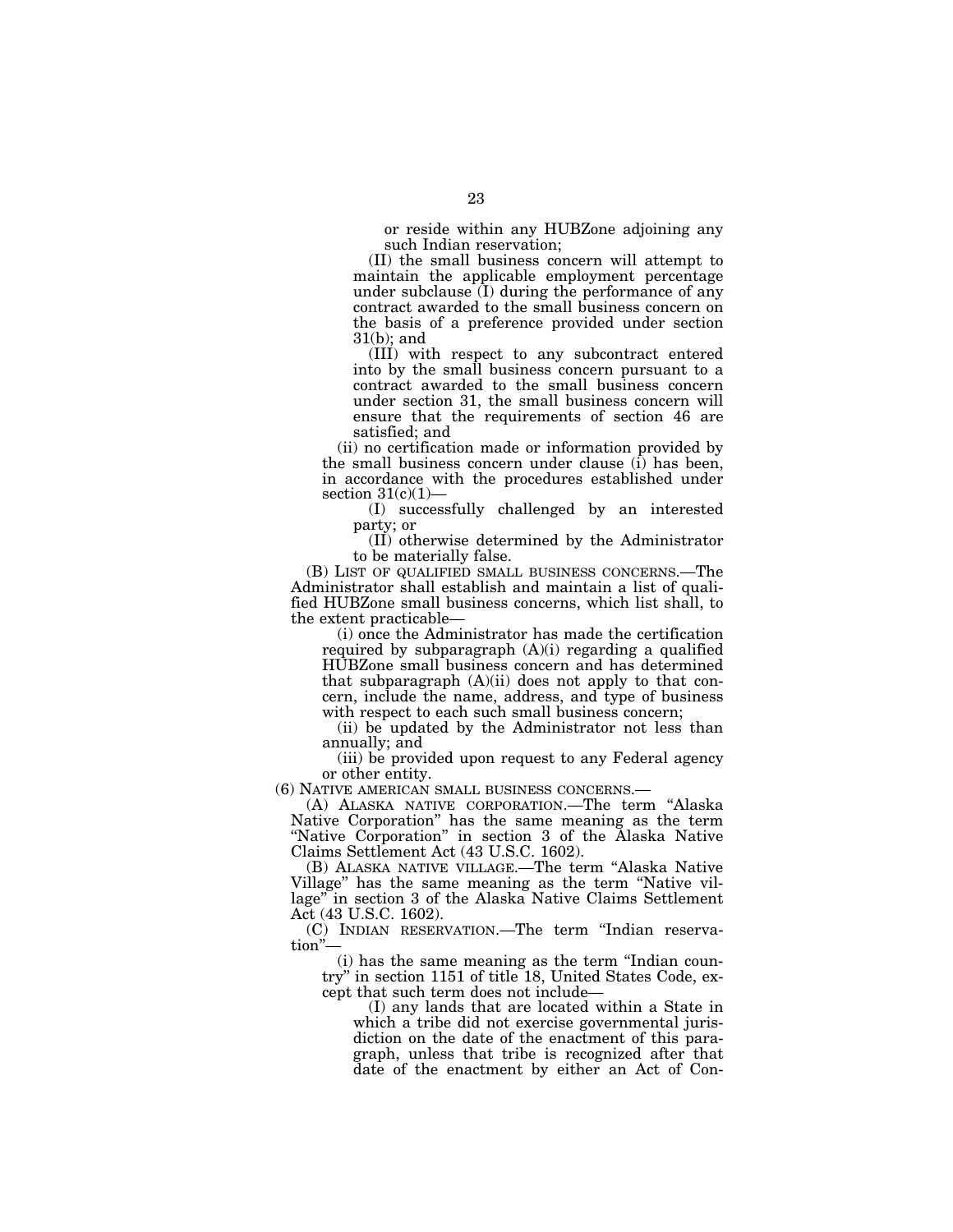gress or pursuant to regulations of the Secretary of the Interior for the administrative recognition that an Indian group exists as an Indian tribe (part 83 of title  $\tilde{25}$ , Code of Federal Regulations); and

(II) lands taken into trust or acquired by an Indian tribe after the date of the enactment of this paragraph if such lands are not located within the external boundaries of an Indian reservation or former reservation or are not contiguous to the lands held in trust or restricted status on that date of the enactment; and

(ii) in the State of Oklahoma, means lands that—

(I) are within the jurisdictional areas of an Oklahoma Indian tribe (as determined by the Secretary of the Interior); and

(II) are recognized by the Secretary of the Interior as eligible for trust land status under part 151 of title 25, Code of Federal Regulations (as in effect on the date of the enactment of this paragraph).

(7) AGRICULTURAL COMMODITY.—The term ''agricultural commodity" has the same meaning as in section  $10\overline{2}$  of the Agricultural Trade Act of 1978 (7 U.S.C. 5602).

*(p) QUALIFIED HUBZONE SMALL BUSINESS CONCERN.—In this Act, the term ''qualified HUBZone small business concern'' has the meaning given such term in section 31(b).* 

(q) DEFINITIONS RELATING TO VETERANS.—In this Act, the following definitions apply:

(1) SERVICE-DISABLED VETERAN.—The term ''service-disabled veteran'' means a veteran with a disability that is service-connected (as defined in section 101(16) of title 38, United States Code).

(2) SMALL BUSINESS CONCERN OWNED AND CONTROLLED BY SERVICE-DISABLED VETERANS.—The term ''small business concern owned and controlled by service-disabled veterans'' means a small business concern—

(A) not less than 51 percent of which is owned by one or more service-disabled veterans or, in the case of any publicly owned business, not less than 51 percent of the stock of which is owned by one or more service-disabled veterans; and

(B) the management and daily business operations of which are controlled by one or more service-disabled veterans or, in the case of a veteran with permanent and severe disability, the spouse or permanent caregiver of such veteran.

*<sup>(2)</sup> SMALL BUSINESS CONCERN OWNED AND CONTROLLED BY SERVICE-DISABLED VETERANS.—The term ''small business concern owned and controlled by service-disabled veterans'' means any of the following:* 

*<sup>(</sup>A) A small business concern—*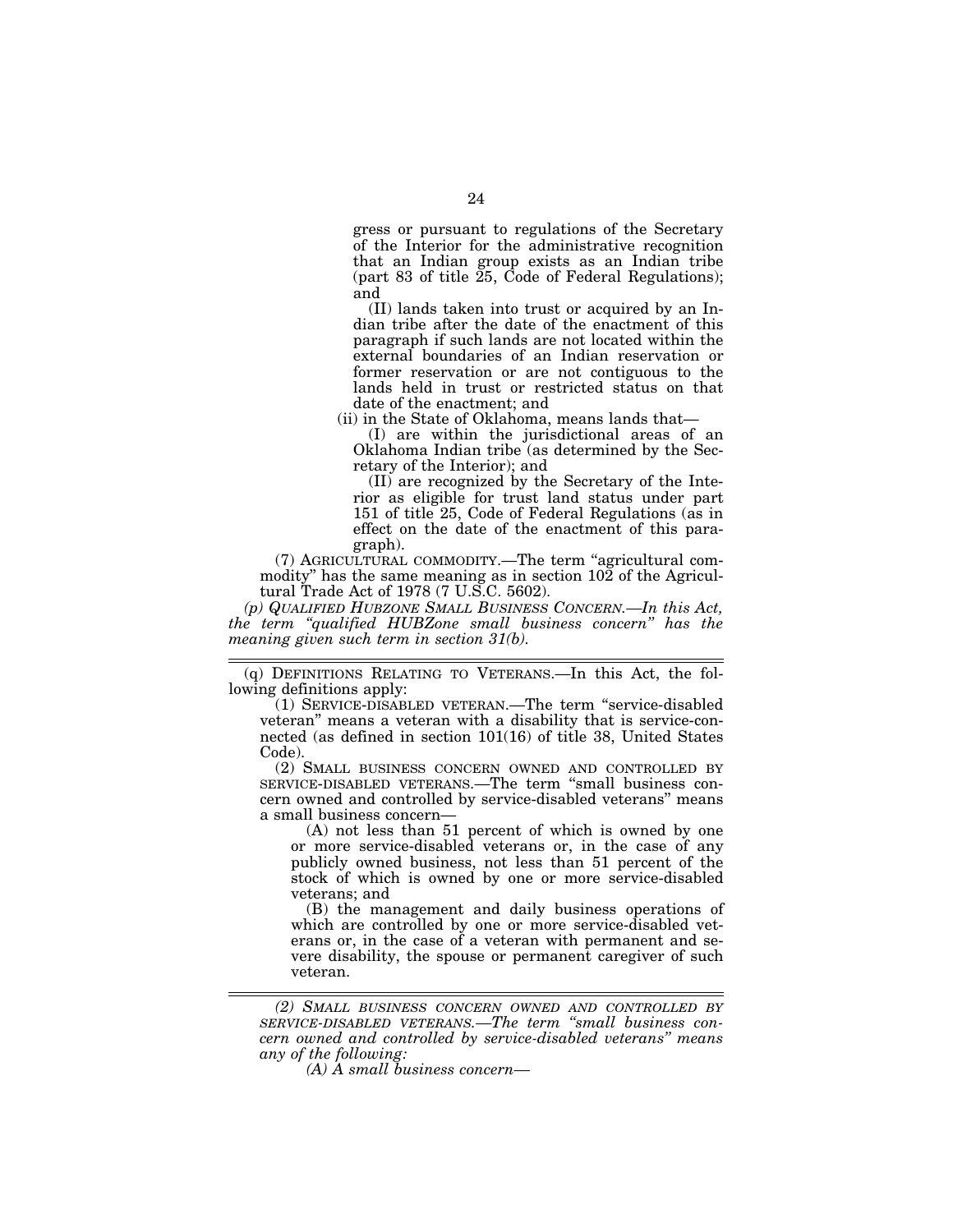*(i) not less than 51 percent of which is owned by one or more service-disabled veterans or, in the case of any publicly owned business, not less than 51 percent of the stock (not including any stock owned by an ESOP) of which is owned by one or more service-disabled veterans; and* 

*(ii) the management and daily business operations of which are controlled by one or more service-disabled veterans or, in the case of a veteran with permanent and severe disability, the spouse or permanent caregiver of such veteran.* 

*(B) A small business concern—* 

*(i) not less than 51 percent of which is owned by one or more service-disabled veterans with a disability that is rated by the Secretary of Veterans Affairs as a permanent and total disability who are unable to manage the daily business operations of such concern; or* 

*(ii) in the case of a publicly owned business, not less than 51 percent of the stock (not including any stock owned by an ESOP) of which is owned by one or more such veterans.* 

*(C)(i) During the time period described in clause (ii), a small business concern that was a small business concern described in subparagraph (A) or (B) immediately prior to the death of a service-disabled veteran who was the owner of the concern, the death of whom causes the concern to be less than 51 percent owned by one or more service-disabled veterans, if—* 

*(I) the surviving spouse of the deceased veteran acquires such veteran's ownership interest in such concern;* 

*(II) such veteran had a service-connected disability (as defined in section 101(16) of title 38, United States Code) rated as 100 percent disabling under the laws administered by the Secretary of Veterans Affairs or such veteran died as a result of a service-connected disability; and* 

*(III) immediately prior to the death of such veteran, and during the period described in clause (ii), the small business concern is included in the database described in section 8127(f) of title 38, United States Code.* 

*(ii) The time period described in this clause is the time period beginning on the date of the veteran's death and ending on the earlier of—* 

*(I) the date on which the surviving spouse remarries;* 

*(II) the date on which the surviving spouse relinquishes an ownership interest in the small business concern; or* 

*(III) the date that is 10 years after the date of the death of the veteran.*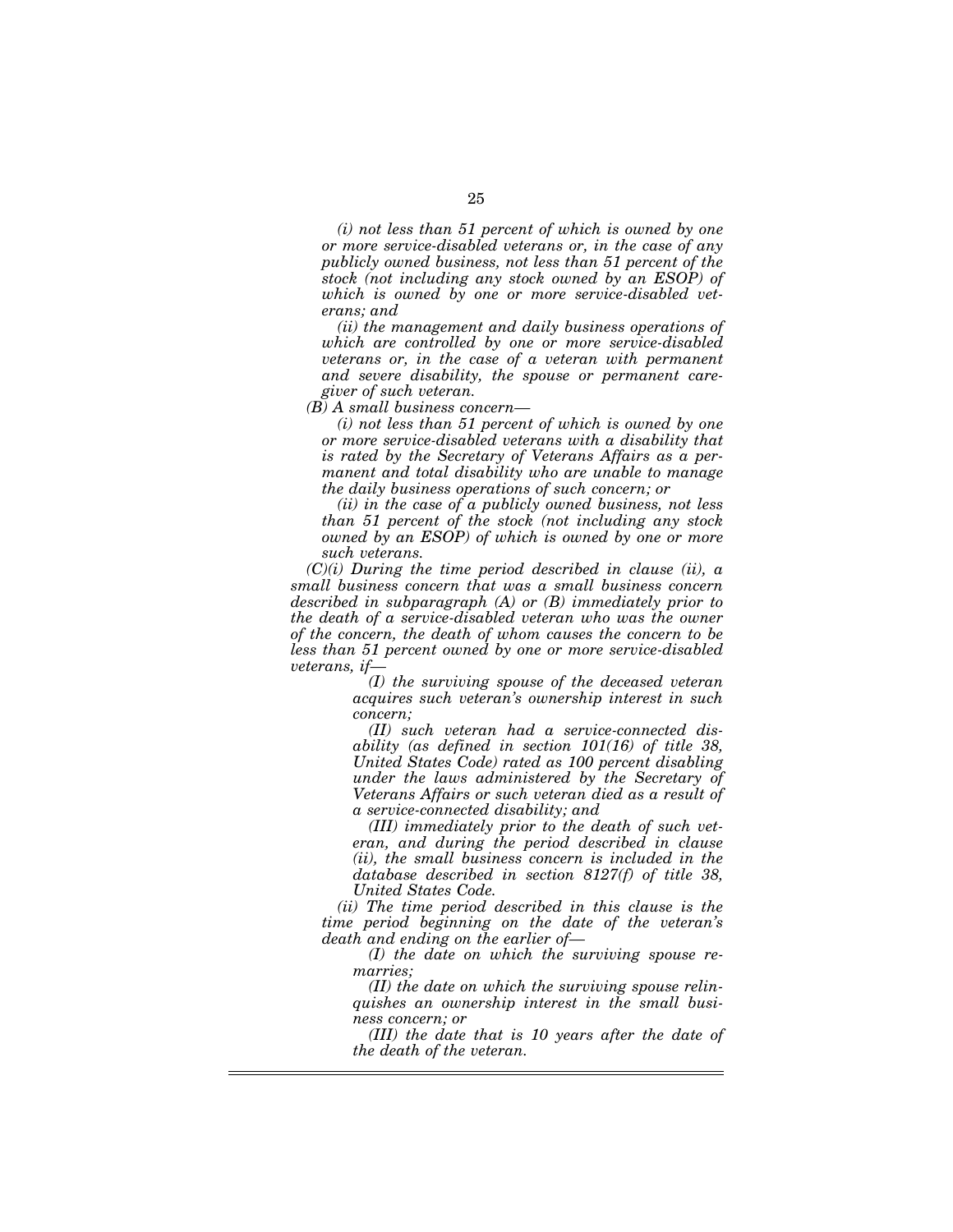(3) SMALL BUSINESS CONCERN OWNED AND CONTROLLED BY VETERANS.—The term ''small business concern owned and controlled by veterans'' means a small business concern—

(A) not less than 51 percent of which is owned by one or more veterans or, in the case of any publicly owned business, not less than 51 percent of the stock of which is owned by one or more veterans; and

(B) the management and daily business operations of which are controlled by one or more veterans.

(4) VETERAN.—The term ''veteran'' has the meaning given the term in section 101(2) of title 38, United States Code.

(5) RELIEF FROM TIME LIMITATIONS.— (A) IN GENERAL.—Any time limitation on any qualification, certification, or period of participation imposed under this Act on any program that is available to small business concerns shall be extended for a small business concern that—

(i) is owned and controlled by—

(I) a veteran who was called or ordered to active duty under a provision of law specified in section  $101(a)(13)(B)$  of title 10, United States Code, on or after September 11, 2001; or

(II) a service-disabled veteran who became such a veteran due to an injury or illness incurred or aggravated in the active military, naval, or air service during a period of active duty pursuant to a call or order to active duty under a provision of law referred to in subclause (I) on or after September 11, 2001; and

(ii) was subject to the time limitation during such period of active duty.

(B) DURATION.—Upon submission of proper documentation to the Administrator, the extension of a time limitation under subparagraph (A) shall be equal to the period of time that such veteran who owned or controlled such a concern was on active duty as described in that subparagraph.

(C) EXCEPTION FOR PROGRAMS SUBJECT TO FEDERAL CREDIT REFORM ACT OF 1990.—The provisions of subparagraphs (A) and (B) shall not apply to any programs subject to the Federal Credit Reform Act of 1990 (2 U.S.C. 661 et seq.).

*(6) ESOP.—The term ''ESOP'' has the meaning given the term ''employee stock ownership plan'' in section 4975(e)(7) of the Internal Revenue Code of 1986 (26 U.S.C. 4975(e)(7)).* 

*(7) SURVIVING SPOUSE.—The term ''surviving spouse'' has the meaning given such term in section 101(3) of title 38, United States Code.* 

(r) DEFINITIONS RELATING TO SMALL BUSINESS LENDING COMPA-NIES.—As used in section 23 of this Act:

(1) SMALL BUSINESS LENDING COMPANY.—The term ''small business lending company'' means a business concern that is authorized by the Administrator to make loans pursuant to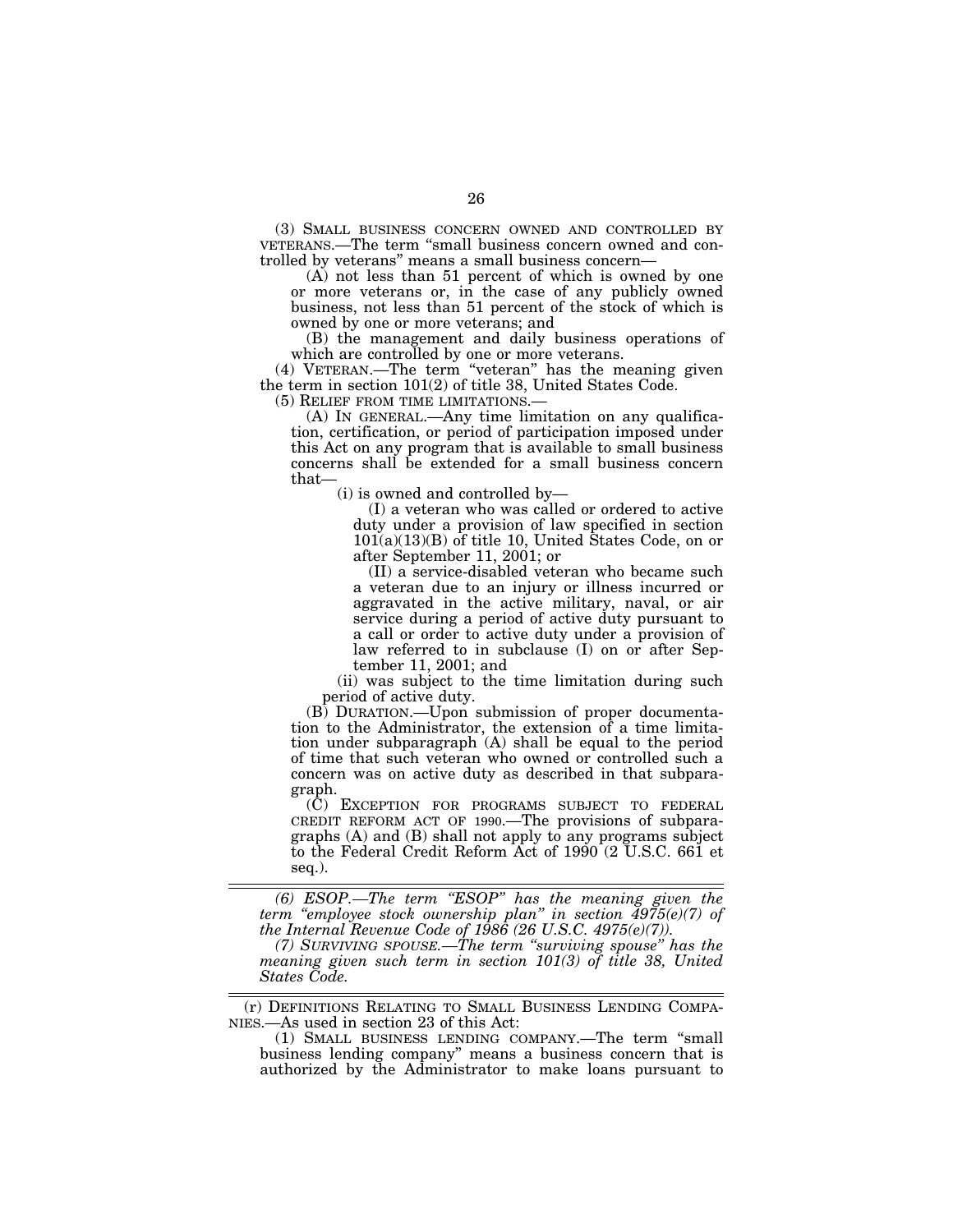section 7(a) and whose lending activities are not subject to regulation by any Federal or State regulatory agency.

(2) NON-FEDERALLY REGULATED LENDER.—The term ''non-Federally regulated lender'' means a business concern if—

(A) such concern is authorized by the Administrator to make loans under section 7;

(B) such concern is subject to regulation by a State; and

(C) the lending activities of such concern are not regulated by any Federal banking authority.

(s) MAJOR DISASTER.—In this Act, the term ''major disaster'' has the meaning given that term in section 102 of the Robert T. Stafford Disaster Relief and Emergency Assistance Act (42 U.S.C. 5122).

(t) SMALL BUSINESS DEVELOPMENT CENTER.—In this Act, the term ''small business development center'' means a small business development center described in section 21.

(u) REGION OF THE ADMINISTRATION.—In this Act, the term ''region of the Administration'' means the geographic area served by a regional office of the Administration established under section 4(a).

(v) MULTIPLE AWARD CONTRACT.—In this Act, the term ''multiple award contract'' means—

(1) a multiple award task order contract or delivery order contract that is entered into under the authority of sections 303H through 303K of the Federal Property and Administrative Services Act of 1949 (41 U.S.C. 253h through 253k); and

(2) any other indefinite delivery, indefinite quantity contract that is entered into by the head of a Federal agency with 2 or more sources pursuant to the same solicitation.

(w) PRESUMPTION.— (1) IN GENERAL.—In every contract, subcontract, cooperative agreement, cooperative research and development agreement, or grant which is set aside, reserved, or otherwise classified as intended for award to small business concerns, there shall be a presumption of loss to the United States based on the total amount expended on the contract, subcontract, cooperative agreement, cooperative research and development agreement, or grant whenever it is established that a business concern other than a small business concern willfully sought and received the award by misrepresentation.

(2) DEEMED CERTIFICATIONS.—The following actions shall be deemed affirmative, willful, and intentional certifications of small business size and status:

(A) Submission of a bid or proposal for a Federal grant, contract, subcontract, cooperative agreement, or cooperative research and development agreement reserved, set aside, or otherwise classified as intended for award to small business concerns.

(B) Submission of a bid or proposal for a Federal grant, contract, subcontract, cooperative agreement, or cooperative research and development agreement which in any way encourages a Federal agency to classify the bid or proposal, if awarded, as an award to a small business concern.

(C) Registration on any Federal electronic database for the purpose of being considered for award of a Federal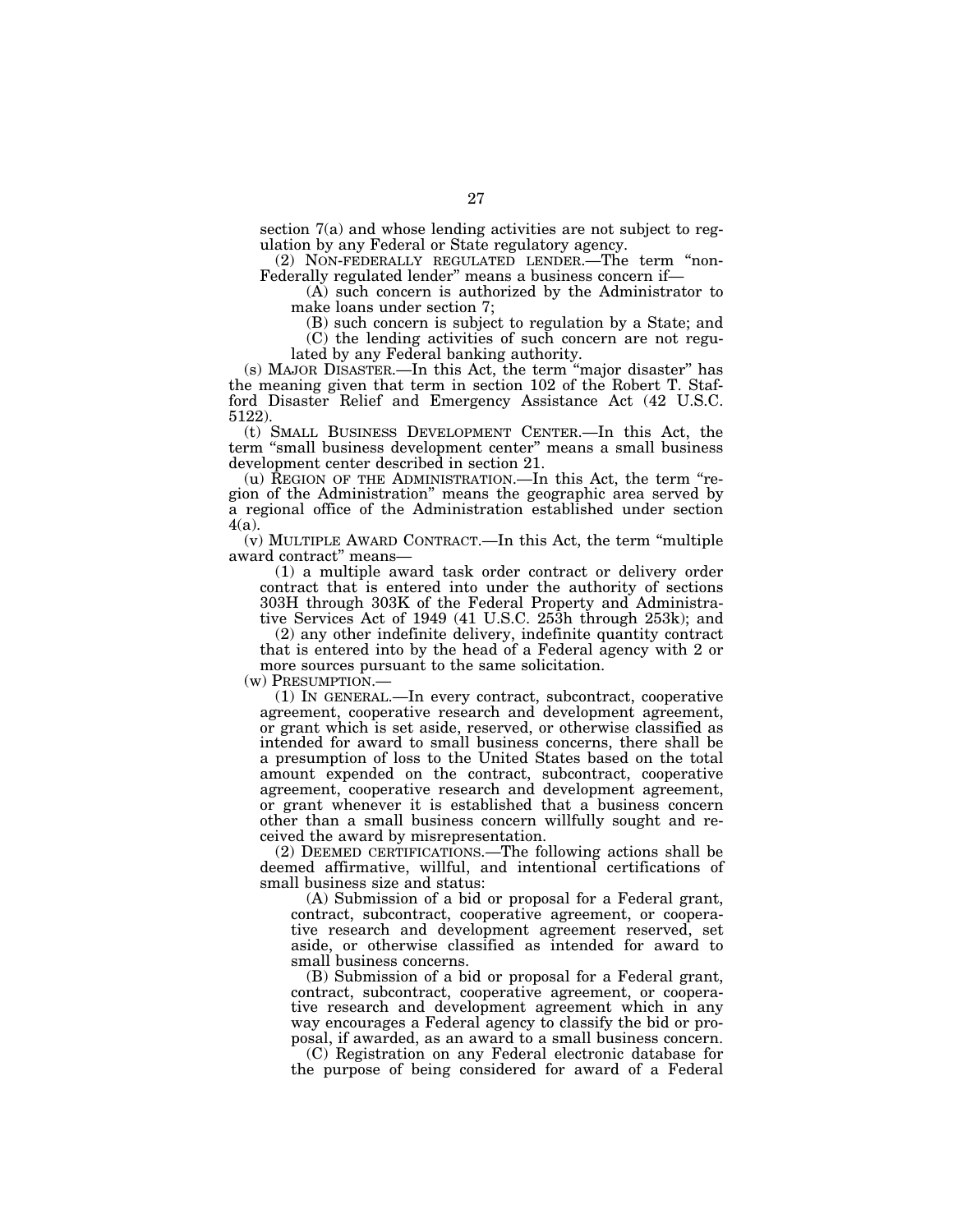grant, contract, subcontract, cooperative agreement, or cooperative research agreement, as a small business concern. (3) CERTIFICATION BY SIGNATURE OF RESPONSIBLE OFFICIAL.—

(A) IN GENERAL.—Each solicitation, bid, or application for a Federal contract, subcontract, or grant shall contain a certification concerning the small business size and status of a business concern seeking the Federal contract, subcontract, or grant.

(B) CONTENT OF CERTIFICATIONS.—A certification that a business concern qualifies as a small business concern of the exact size and status claimed by the business concern for purposes of bidding on a Federal contract or subcontract, or applying for a Federal grant, shall contain the signature of an authorized official on the same page on which the certification is contained.

(4) REGULATIONS.—The Administrator shall promulgate regulations to provide adequate protections to individuals and business concerns from liability under this subsection in cases of unintentional errors, technical malfunctions, and other similar situations.

(x) ANNUAL CERTIFICATION.—

(1) IN GENERAL.—Each business certified as a small business concern under this Act shall annually certify its small business size and, if appropriate, its small business status, by means of a confirming entry on the Online Representations and Certifications Application database of the Administration, or any successor thereto.

(2) REGULATIONS.—Not later than 1 year after the date of enactment of this subsection, the Administrator, in consultation with the Inspector General and the Chief Counsel for Advocacy of the Administration, shall promulgate regulations to ensure that—

(A) no business concern continues to be certified as a small business concern on the Online Representations and Certifications Application database of the Administration, or any successor thereto, without fulfilling the requirements for annual certification under this subsection; and

(B) the requirements of this subsection are implemented in a manner presenting the least possible regulatory burden on small business concerns.

(y) POLICY ON PROSECUTIONS OF SMALL BUSINESS SIZE AND STA-TUS FRAUD.—Not later than 1 year after the date of enactment of this subsection, the Administrator, in consultation with the Attorney General, shall issue a Government-wide policy on prosecution of small business size and status fraud, which shall direct Federal agencies to appropriately publicize the policy.

(z) AQUACULTURE BUSINESS DISASTER ASSISTANCE.—Subject to section  $18(a)$  and notwithstanding section  $18(b)(1)$ , the Administrator may provide disaster assistance under section 7(b)(2) to aquaculture enterprises that are small businesses.

(aa) VENTURE CAPITAL OPERATING COMPANY.—In this Act, the term ''venture capital operating company'' means an entity described in clause (i), (v), or (vi) of section  $121.103(b)(5)$  of title 13, Code of Federal Regulations (or any successor thereto).